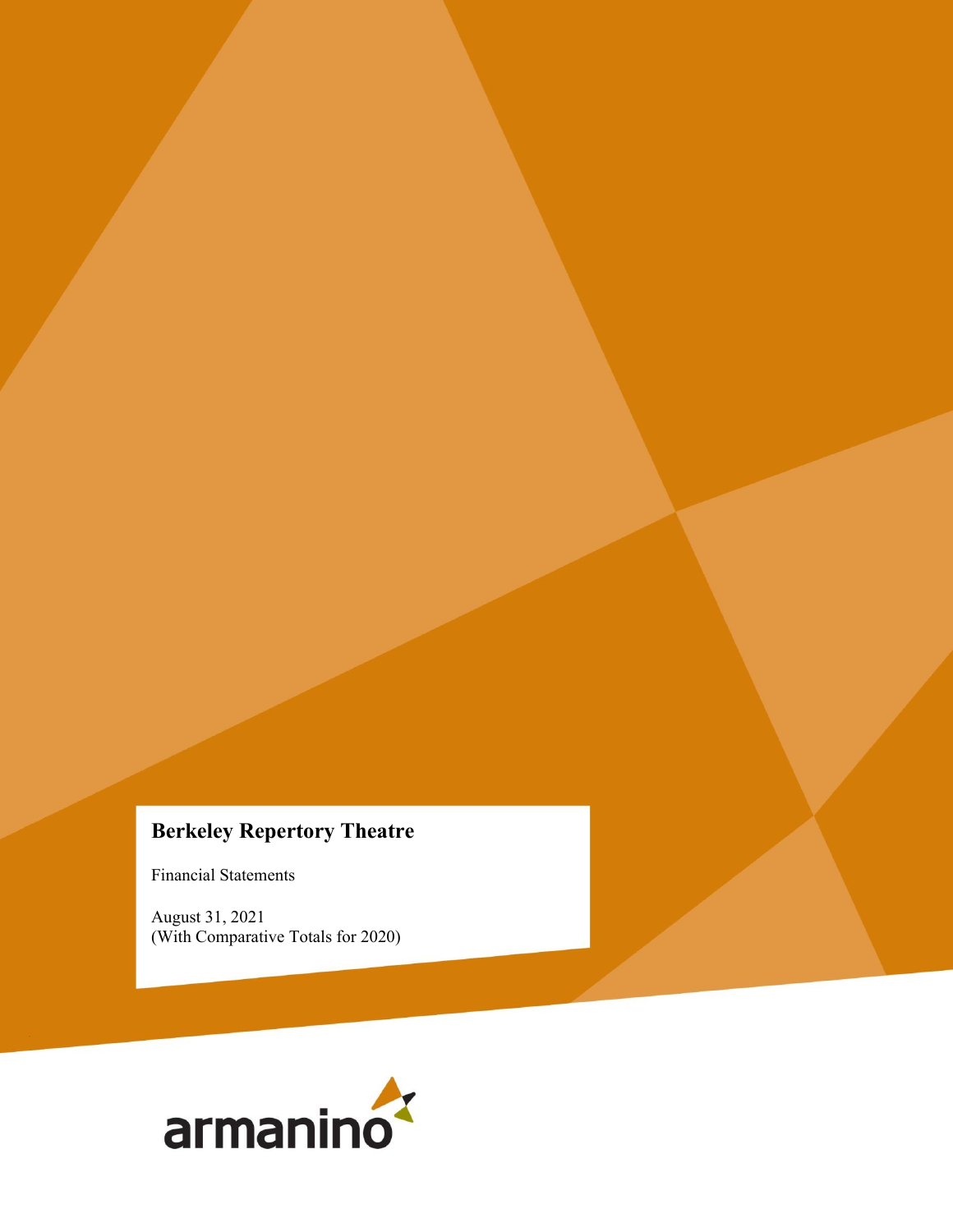### TABLE OF CONTENTS

|                                         | Page No. |
|-----------------------------------------|----------|
| <b>Independent Auditor's Report</b>     | $1 - 2$  |
| <b>Statement of Financial Position</b>  | $3 - 4$  |
| <b>Statement of Activities</b>          | 5        |
| <b>Statement of Functional Expenses</b> | 6        |
| <b>Statement of Cash Flows</b>          | 7        |
| <b>Notes to Financial Statements</b>    | $8 - 28$ |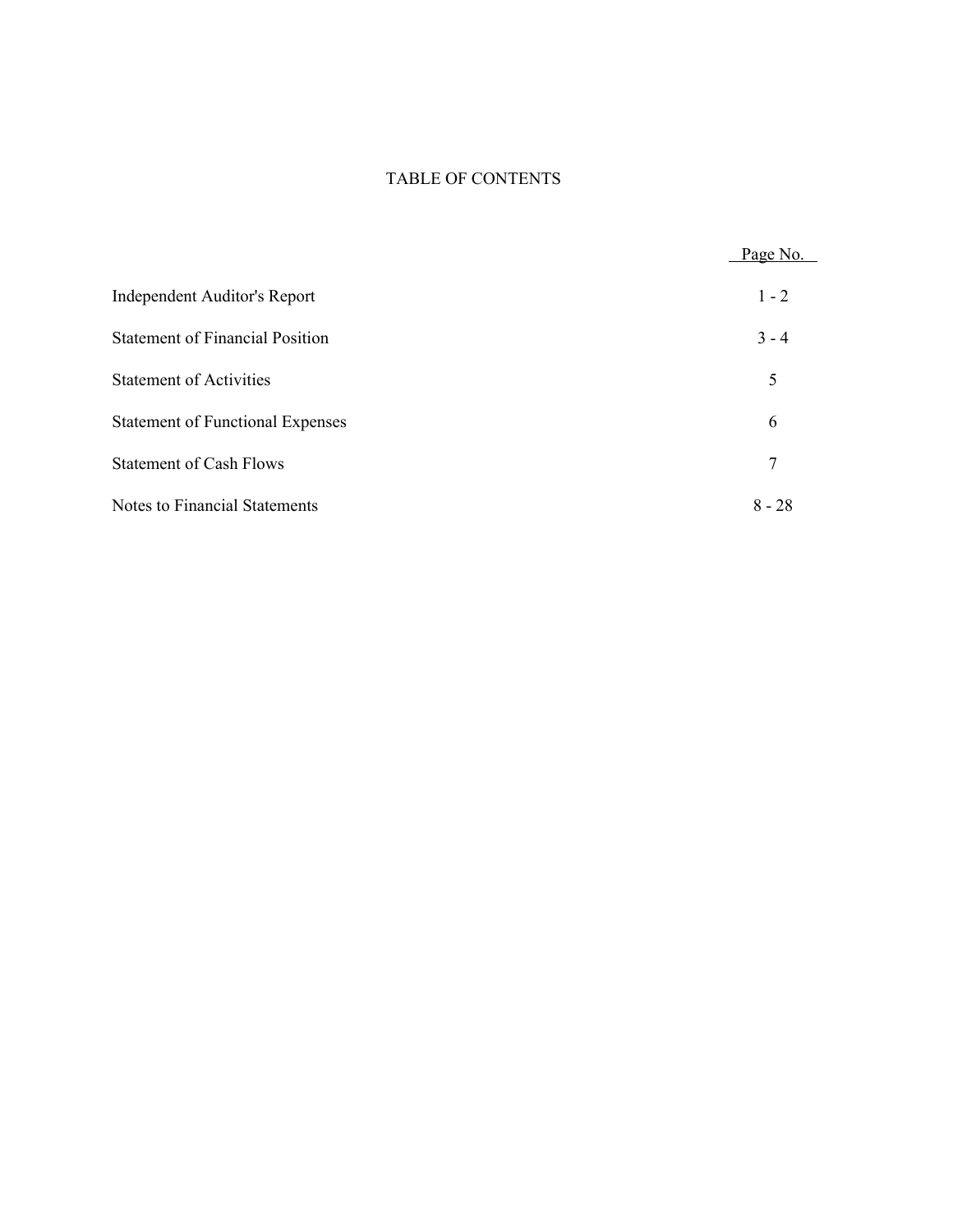

#### INDEPENDENT AUDITOR'S REPORT

To the Board of Trustees of Berkeley Repertory Theatre Berkeley, California

We have audited the accompanying financial statements of Berkeley Repertory Theatre (a California nonprofit corporation) (the ''Theatre''), which comprise the statement of financial position as of August 31, 2021, and the related statements of activities, functional expenses, and cash flows for the year then ended, and the related notes to the financial statements.

#### **Management's Responsibility for the Financial Statements**

Management is responsible for the preparation and fair presentation of these financial statements in accordance with accounting principles generally accepted in the United States of America; this includes the design, implementation, and maintenance of internal control relevant to the preparation and fair presentation of financial statements that are free from material misstatement, whether due to fraud or error.

#### **Auditor's Responsibility**

Our responsibility is to express an opinion on these financial statements based on our audit. We conducted our audit in accordance with auditing standards generally accepted in the United States of America. Those standards require that we plan and perform the audit to obtain reasonable assurance about whether the financial statements are free from material misstatement.

An audit involves performing procedures to obtain audit evidence about the amounts and disclosures in the financial statements. The procedures selected depend on the auditor's judgment, including the assessment of the risks of material misstatement of the financial statements, whether due to fraud or error. In making those risk assessments, the auditor considers internal control relevant to the entity's preparation and fair presentation of the financial statements in order to design audit procedures that are appropriate in the circumstances, but not for the purpose of expressing an opinion on the effectiveness of the entity's internal control. Accordingly, we express no such opinion. An audit also includes evaluating the appropriateness of accounting policies used and the reasonableness of significant accounting estimates made by management, as well as evaluating the overall presentation of the financial statements.

We believe that the audit evidence we have obtained is sufficient and appropriate to provide a basis for our audit opinion.

### **Opinion**

In our opinion, the financial statements referred to above present fairly, in all material respects, the financial position of Berkeley Repertory Theatre as of August 31, 2021, and the changes in its net assets and its cash flows for the year then ended in accordance with accounting principles generally accepted in the United States of America.



An independent firm Armdependent mm<br>associated with Moore<br>Global Network Limited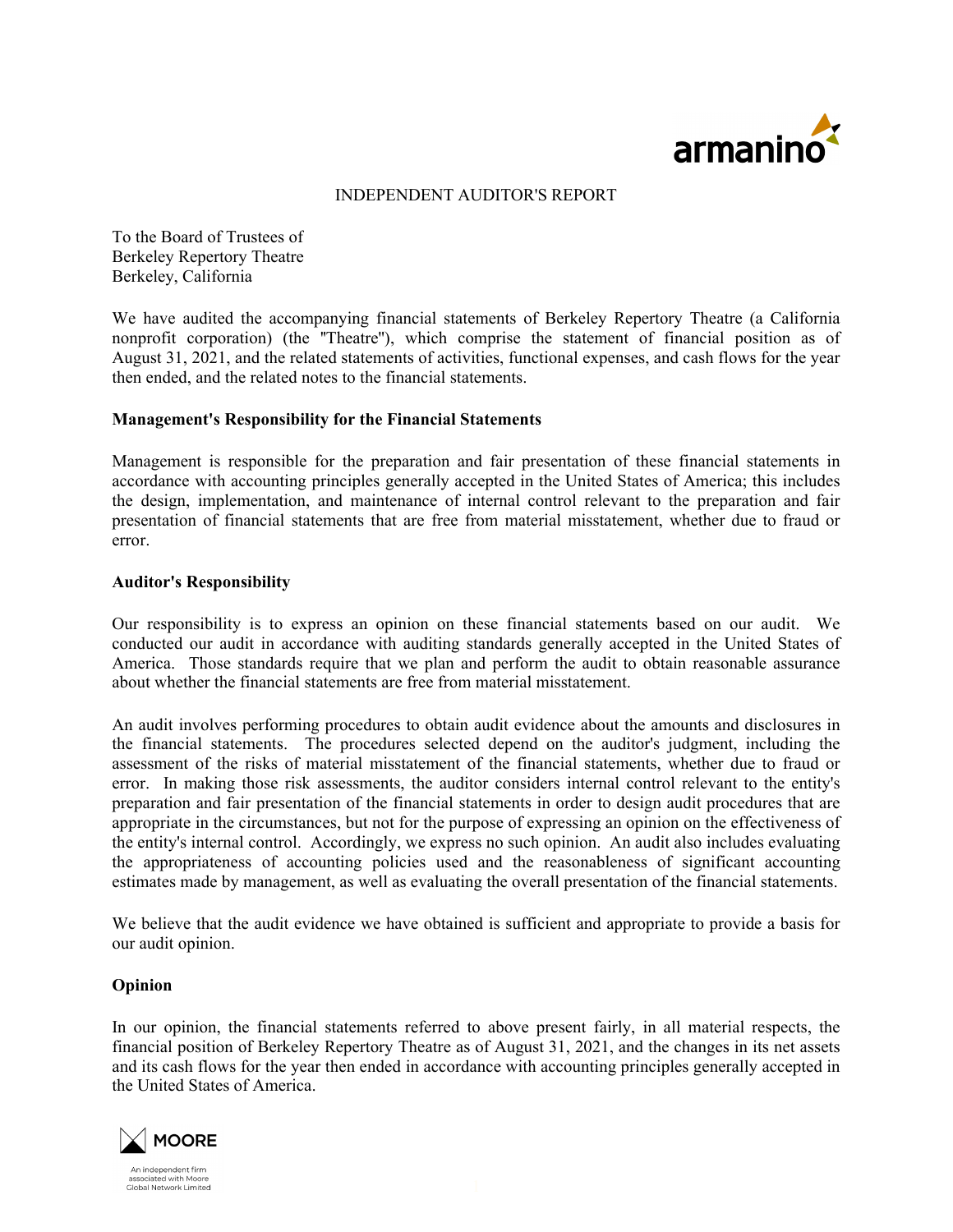### **Change in Accounting Principle**

As described in Note 2 to the financial statements, the Theatre has adopted Accounting Standards Codification Topic 606, *Revenue from Contracts with Customers*. Our opinion is not modified with respect to that matter.

#### **Report on Summarized Comparative Information**

We have previously audited Berkeley Repertory Theatre's 2020 financial statements, and our report dated February 18, 2021 expressed an unmodified opinion on those audited financial statements. In our opinion, the summarized comparative information presented herein as of and for the year ended August 31, 2020, is consistent, in all material respects, with the audited financial statements from which it has been derived.

armanino LLP

ArmaninoLLP San Ramon, California

January 13, 2022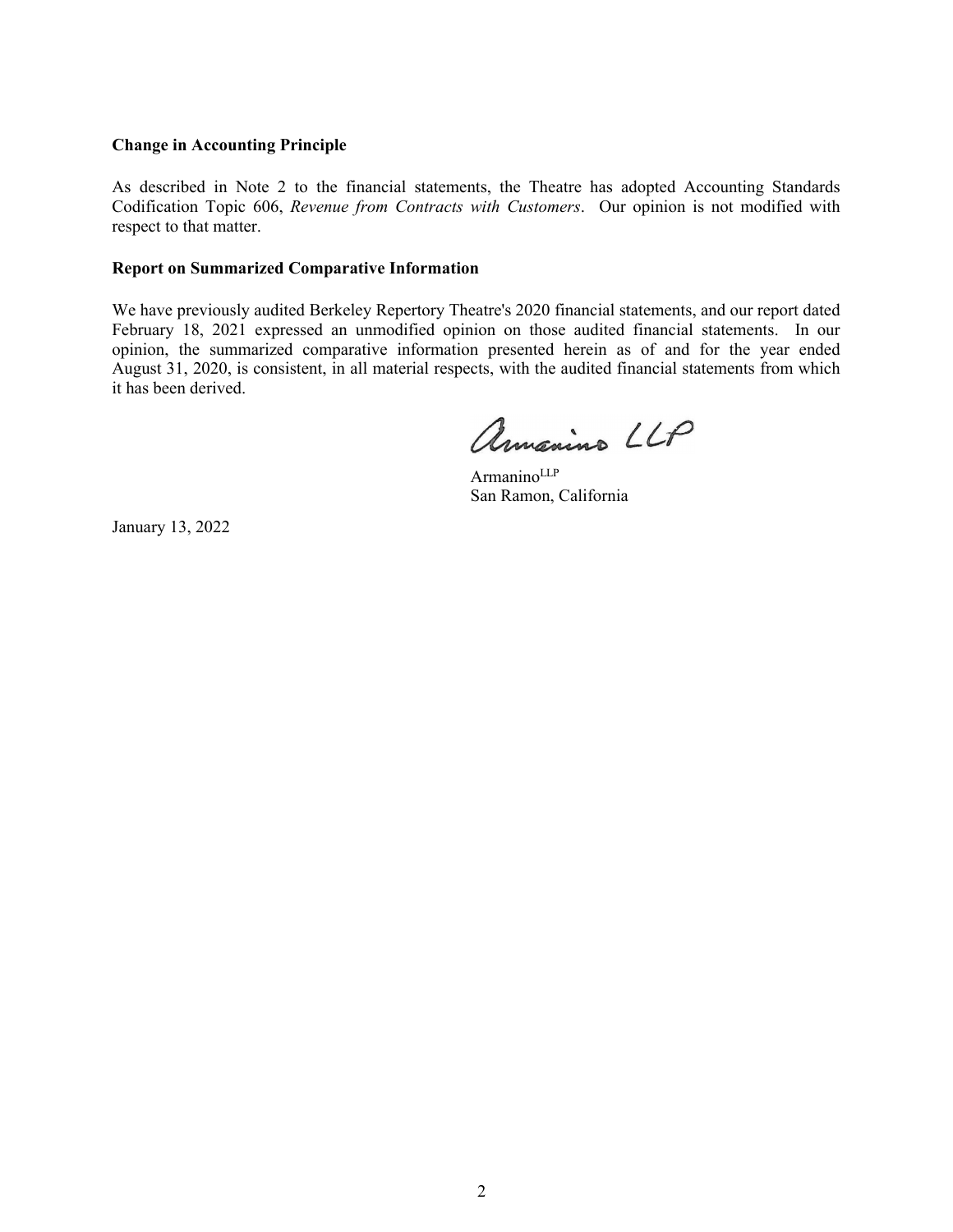# Berkeley Repertory Theatre Statement of Financial Position August 31, 2021 (With Comparative Totals for 2020)

|                                                       |              | 2021       |              | 2020              |
|-------------------------------------------------------|--------------|------------|--------------|-------------------|
| <b>ASSETS</b>                                         |              |            |              |                   |
| Current assets                                        |              |            |              |                   |
| Cash and cash equivalents                             | $\mathbb{S}$ | 5,338,799  | <sup>S</sup> | 2,721,880         |
| Investments                                           |              | 130,886    |              | 103,184           |
| Accounts receivable                                   |              | 439,603    |              | 75,145            |
| Contributions receivable                              |              | 1,885,665  |              | 2,663,927         |
| Prepaid expenses                                      |              | 530,566    |              | 94,054            |
| Total current assets                                  |              | 8,325,519  |              | 5,658,190         |
| Property and equipment, net                           |              | 39,458,812 |              | 32,097,499        |
|                                                       |              |            |              |                   |
| Other noncurrent assets                               |              |            |              |                   |
| Restricted cash, bond proceeds                        |              | 20,671,304 |              | 27,054,405        |
| Investments, noncurrent                               |              | 5,718,072  |              | 5,232,841         |
| Contributions receivable, noncurrent, net of discount |              | 4,050,400  |              | 2,298,584         |
| Deposits and other assets                             |              | 60,026     |              | 75,823            |
| Total other noncurrent assets                         |              | 30,499,802 |              | <u>34,661,653</u> |
| Total assets                                          |              | 78,284,133 |              |                   |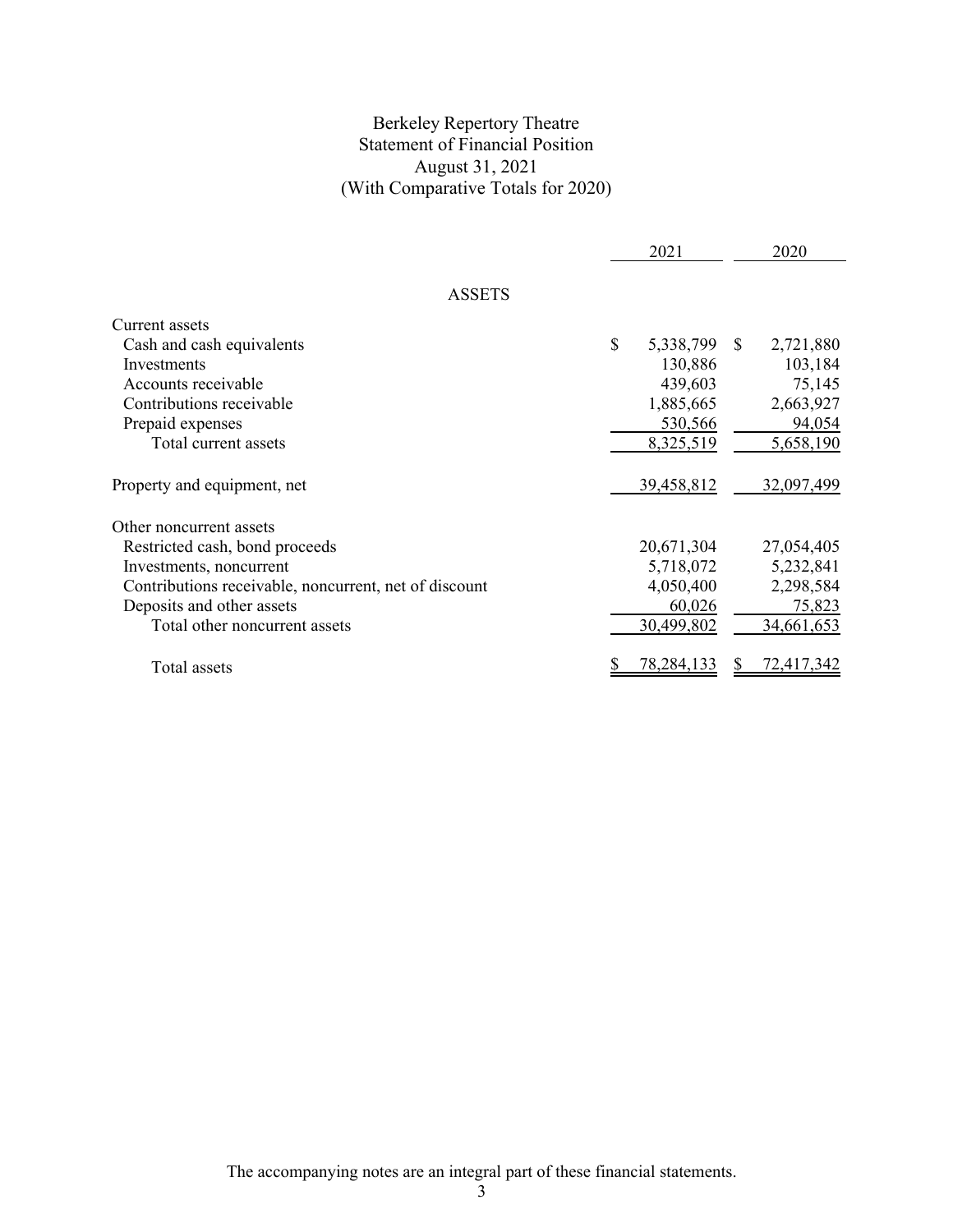# Berkeley Repertory Theatre Statement of Financial Position August 31, 2021 (With Comparative Totals for 2020)

|                                                                                                                                                                                                        | 2021                                                              |               | 2020                                                                 |
|--------------------------------------------------------------------------------------------------------------------------------------------------------------------------------------------------------|-------------------------------------------------------------------|---------------|----------------------------------------------------------------------|
| <b>LIABILITIES AND NET ASSETS</b>                                                                                                                                                                      |                                                                   |               |                                                                      |
| Current liabilities<br>Accounts payable and accrued expenses<br>Current portion of long-term debt<br>Deferred performance revenue<br>Refundable advance<br>Line of credit<br>Total current liabilities | \$<br>2,522,906<br>513,626<br>3,597,284<br>3,343,808<br>9,977,624 | <sup>\$</sup> | 671,928<br>204,237<br>1,959,680<br>307,007<br>2,900,000<br>6,042,852 |
| Long-term liabilities<br>Long-term debt, net of debt issuance cost of \$650,631<br>Executive retirement plan<br>Total long-term liabilities<br><b>Total liabilities</b>                                | 41,633,149<br>150,740<br>41,783,889<br>51,761,513                 |               | 42, 121, 451<br>123,212<br>42,244,663<br>48,287,515                  |
| Net assets<br>Without donor restrictions<br>With donor restrictions<br>Total net assets                                                                                                                | 15,000,453<br>11,522,167<br>26,522,620                            |               | 14,170,765<br>9,959,062<br>24,129,827                                |
| Total liabilities and net assets                                                                                                                                                                       | 78,284,133                                                        |               | 72,417,342                                                           |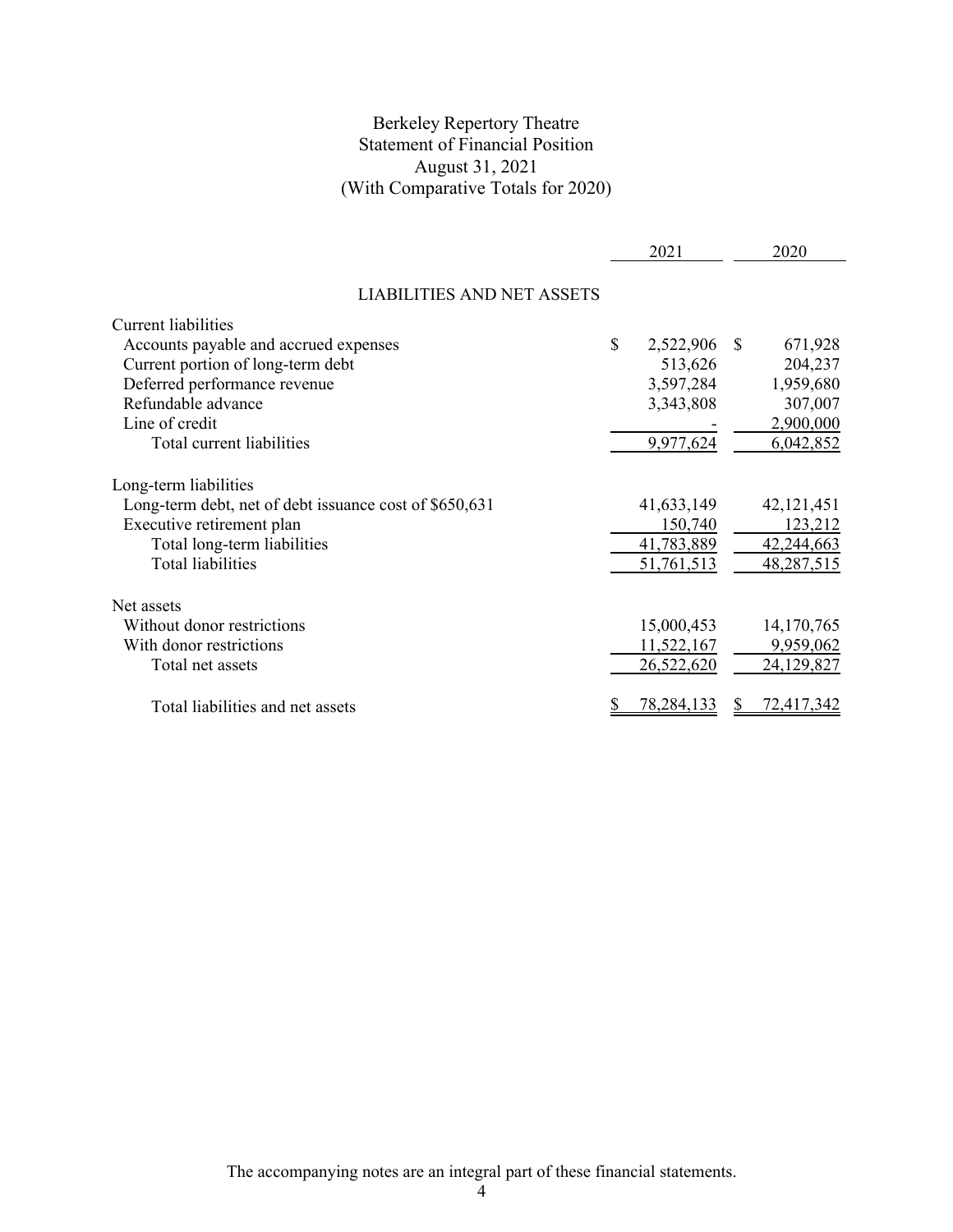# Berkeley Repertory Theatre Statement of Activities For the Year Ended August 31, 2021 (With Comparative Totals for 2020)

|                                          | Without      |                           |                        |                            |
|------------------------------------------|--------------|---------------------------|------------------------|----------------------------|
|                                          | Donor        | With Donor                | 2021                   | 2020                       |
|                                          | Restrictions | Restrictions              | Total                  | Total                      |
| Revenues, gains, and other support       |              |                           |                        |                            |
| Admissions                               | \$<br>58,310 | $\boldsymbol{\mathsf{S}}$ | $\mathbb{S}$<br>58,310 | 4,869,683<br>$\mathcal{S}$ |
| <b>Education programs</b>                | 150,076      |                           | 150,076                | 306,357                    |
| Contributions                            | 2,705,589    | 3,951,772                 | 6,657,361              | 4,537,705                  |
| Conditional grant (Paycheck Protection   |              |                           |                        |                            |
| Program)                                 | 2,159,151    |                           | 2,159,151              | 1,364,052                  |
| Government grants                        | 25,000       |                           | 25,000                 |                            |
| Special events revenues                  | 593,338      | 23,000                    | 616,338                | 676,463                    |
| Co-production revenue                    | 344,776      |                           | 344,776                | 200,063                    |
| Concessions                              |              |                           |                        | 181,139                    |
| Investment income, net                   | 297,672      | 606,495                   | 904,167                | 375,909                    |
| Other income                             | 1,367,058    |                           | 1,367,058              | 509,951                    |
| Net assets released from restrictions    | 3,018,162    | (3,018,162)               |                        |                            |
| Total revenues, gains, and other support | 10,719,132   | 1,563,105                 | 12,282,237             | 13,021,322                 |
| Functional expenses                      |              |                           |                        |                            |
| Program services                         |              |                           |                        |                            |
| Production costs                         | 4,385,272    |                           | 4,385,272              | 8,946,658                  |
| Box office and theatre operations        | 1,081,993    |                           | 1,081,993              | 1,701,304                  |
| Audience services                        | 952,420      |                           | 952,420                | 897,021                    |
| <b>Education</b> programs                | 563,480      |                           | 563,480                | 681,909                    |
| Total program services                   | 6,983,165    |                           | 6,983,165              | 12,226,892                 |
| Support services                         |              |                           |                        |                            |
| General and administrative               | 1,983,184    |                           | 1,983,184              | 2,738,971                  |
| Fundraising                              | 923,095      |                           | 923,095                | 1,066,981                  |
| Total support services                   | 2,906,279    |                           | 2,906,279              | 3,805,952                  |
| Total functional expenses                | 9,889,444    |                           | 9,889,444              | 16,032,844                 |
| Change in net assets                     | 829,688      | 1,563,105                 | 2,392,793              | (3,011,522)                |
| Net assets, beginning of year            | 14,170,765   | 9,959,062                 | 24,129,827             | 27, 141, 349               |
| Net assets, end of year                  | 15,000,453   | 11,522,167                | 26,522,620             | 24,129,827<br>\$           |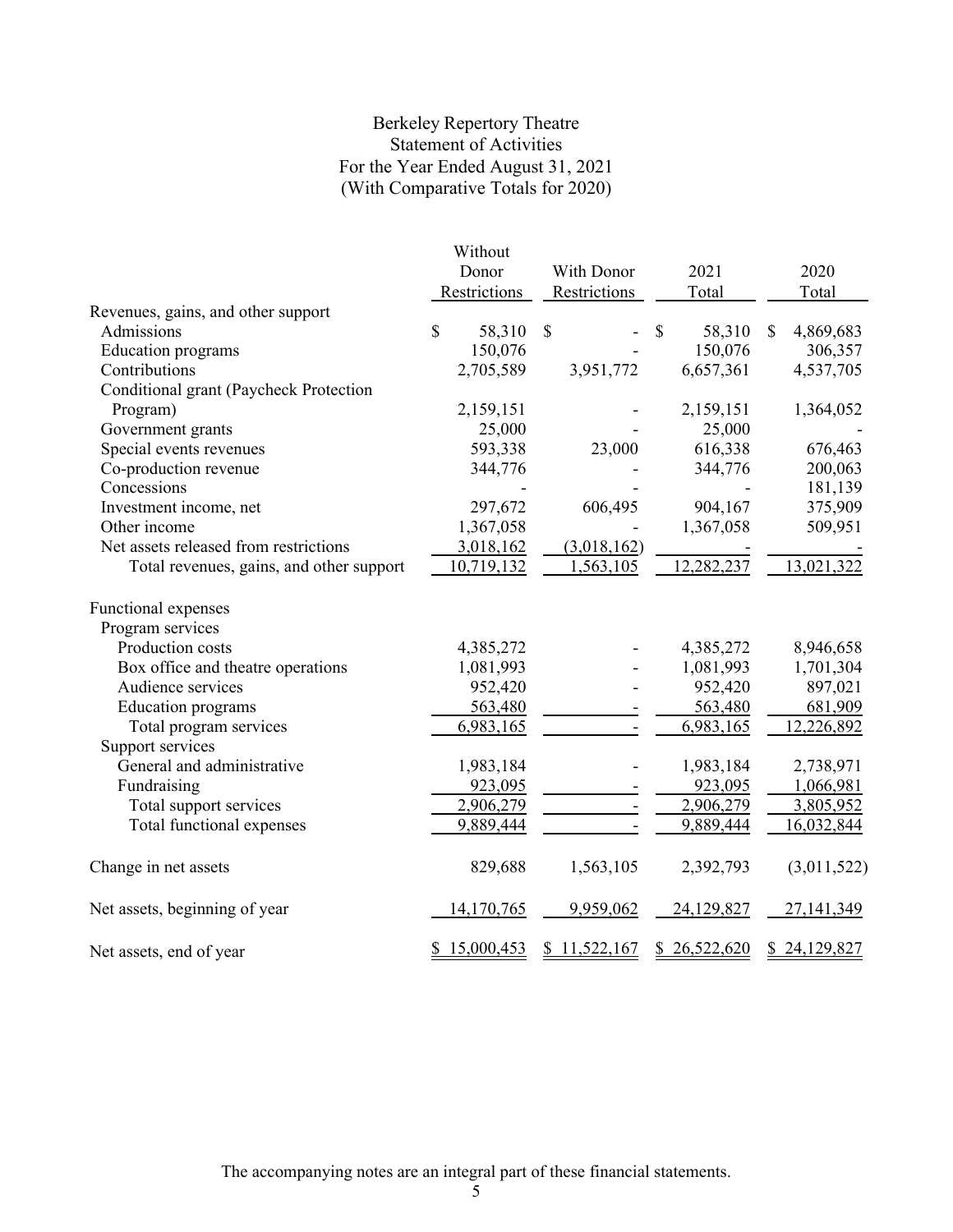# Berkeley Repertory Theatre Statement of Functional Expenses For the Year Ended August 31, 2021 (With Comparative Totals for 2020)

|                      | Program Services |            |      |                |  |          |    | <b>Support Services</b>  |    |               |              |                |  |             |     |                          |    |           |    |            |
|----------------------|------------------|------------|------|----------------|--|----------|----|--------------------------|----|---------------|--------------|----------------|--|-------------|-----|--------------------------|----|-----------|----|------------|
|                      |                  |            |      | Box Office and |  |          |    |                          |    |               |              |                |  |             |     |                          |    |           |    |            |
|                      |                  | Production |      | Theatre        |  | Audience |    | Education                |    | Total Program |              | General and    |  |             |     | <b>Total Support</b>     |    | 2021      |    | 2020       |
|                      |                  | Costs      |      | Operations     |  | Services |    | Programs                 |    | Services      |              | Administrative |  | Fundraising |     | Services                 |    | Total     |    | Total      |
| Salaries             | S.               | 1,423,104  | - \$ | $409,156$ \$   |  | 554,901  | -S | 349,679                  | -S | 2,736,840     | <sup>S</sup> | 1,359,666 \$   |  | 547,488     | - S | 1,907,154                | -S | 4,643,994 | -S | 7,202,553  |
| Employee benefits    |                  | 455,918    |      | 138,593        |  | 160,681  |    | 58,792                   |    | 813,984       |              | 218,333        |  | 120,510     |     | 338,843                  |    | 1,152,827 |    | 1,075,220  |
| Payroll taxes        |                  | 109,671    |      | 35,861         |  | 44,060   |    | 32,896                   |    | 222,488       |              | 72,551         |  | 39,047      |     | 111,598                  |    | 334,086   |    | 583,554    |
| Contract labor       |                  | 125,858    |      |                |  | 250      |    |                          |    | 126,108       |              | 127,319        |  | 68,734      |     | 196,053                  |    | 322,161   |    | 806,476    |
| Travel               |                  | 1,109      |      | 5,816          |  | 55       |    |                          |    | 6,980         |              | 1,245          |  | 638         |     | 1,883                    |    | 8,863     |    | 378,256    |
| Housing              |                  | 314,632    |      |                |  |          |    | $\overline{\phantom{a}}$ |    | 314,632       |              |                |  |             |     |                          |    | 314,632   |    | 779,766    |
| Space rental         |                  |            |      |                |  |          |    |                          |    |               |              |                |  |             |     |                          |    |           |    | 9,076      |
| Production materials |                  | 153,401    |      |                |  |          |    |                          |    | 153,401       |              |                |  |             |     | $\overline{\phantom{0}}$ |    | 153,401   |    | 448,999    |
| Royalties and        |                  |            |      |                |  |          |    |                          |    |               |              |                |  |             |     |                          |    |           |    |            |
| commissions          |                  | 49,320     |      |                |  |          |    |                          |    | 49,320        |              |                |  |             |     |                          |    | 49,320    |    | 393,872    |
| Printing             |                  |            |      |                |  |          |    |                          |    |               |              |                |  | 21,637      |     | 21,637                   |    | 21,637    |    | 137,510    |
| Advertising          |                  |            |      |                |  |          |    |                          |    |               |              | 26,750         |  |             |     | 26,750                   |    | 26,750    |    | 591,307    |
| Insurance            |                  | 202,886    |      | 40,492         |  | 4,962    |    | 13,606                   |    | 261,946       |              | (39,656)       |  | 6,448       |     | (33,208)                 |    | 228,738   |    | 314,577    |
| Interest             |                  | 401,359    |      | 72,700         |  | 8,328    |    | 26,437                   |    | 508,824       |              | 11,500         |  | 11,500      |     | 23,000                   |    | 531,824   |    | 523,580    |
| Supplies             |                  | 132        |      | 7,387          |  | 15       |    | 13                       |    | 7,547         |              | 1,166          |  | 16,243      |     | 17,409                   |    | 24,956    |    | 25,671     |
| Telephone            |                  | 25,150     |      | 15,819         |  | 8,924    |    | 5,679                    |    | 55,572        |              | 9,330          |  | 6,896       |     | 16,226                   |    | 71,798    |    | 87,615     |
| Postage              |                  | 57         |      |                |  | 5,473    |    | 15                       |    | 5,545         |              | 905            |  | 3,326       |     | 4,231                    |    | 9,776     |    | 64,309     |
| Maintenance          |                  | 165,677    |      | 35,690         |  | 3,438    |    | 10,913                   |    | 215,718       |              | 5,523          |  | 4,746       |     | 10,269                   |    | 225,987   |    | 180,927    |
| Credit card fees and |                  |            |      |                |  |          |    |                          |    |               |              |                |  |             |     |                          |    |           |    |            |
| charges              |                  |            |      | 95,425         |  |          |    | 556                      |    | 95,981        |              | 32,021         |  | 21,582      |     | 53,603                   |    | 149,584   |    | 239,619    |
| Utilities            |                  | 123,574    |      | 22,384         |  | 2,564    |    | 8,140                    |    | 156,662       |              | 3,541          |  | 3,541       |     | 7,082                    |    | 163,744   |    | 201,096    |
| Miscellaneous        |                  | 27,534     |      | 56,691         |  | 142,048  |    | 3,671                    |    | 229,944       |              | 129,899        |  | 27,668      |     | 157,567                  |    | 387,511   |    | 914,154    |
| Depreciation         |                  | 805,890    |      | 145,979        |  | 16,721   |    | 53,083                   |    | ,021,673      |              | 23,091         |  | 23,091      |     | 46,182                   |    | 1,067,855 |    | 1,074,707  |
|                      |                  | 4,385,272  |      | 1,081,993      |  | 952,420  |    | 563,480                  |    | 6,983,165     |              | 1,983,184      |  | 923,095     |     | 2,906,279                |    | 9,889,444 |    | 16,032,844 |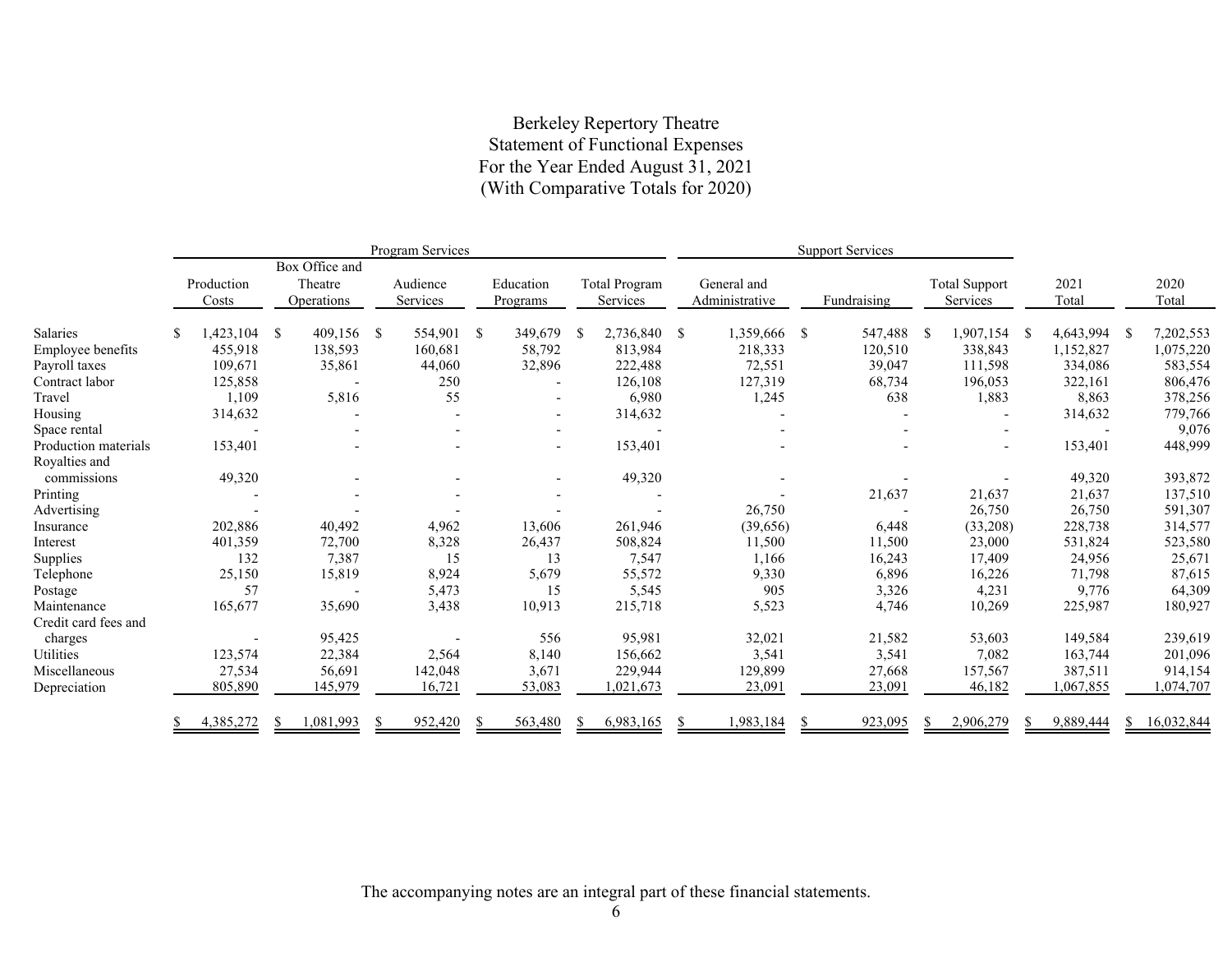# Berkeley Repertory Theatre Statement of Cash Flows For the Year Ended August 31, 2021 (With Comparative Totals for 2020)

|                                                                           | 2021            |               | 2020          |
|---------------------------------------------------------------------------|-----------------|---------------|---------------|
| Cash flows from operating activities                                      |                 |               |               |
| Change in net assets                                                      | \$<br>2,392,793 | \$            | (3,011,522)   |
| Adjustments to reconcile change in net assets to net cash                 |                 |               |               |
| provided by (used in) operating activities                                |                 |               |               |
| Depreciation                                                              | 1,067,855       |               | 1,074,707     |
| Non-cash interest expense                                                 | 25,324          |               | 23,376        |
| Realized and unrealized gains on securities                               | (840, 447)      |               | (286, 668)    |
| Changes in operating assets and liabilities                               |                 |               |               |
| Accounts receivable                                                       | (364, 458)      |               | 168,409       |
| Contributions receivable, net                                             | (973, 554)      |               | 2,227,242     |
| Prepaid expenses                                                          | (436,512)       |               | 634,202       |
| Deposits                                                                  | 15,797          |               | 44,522        |
| Accounts payable and accrued expenses, net of accrued construction        |                 |               |               |
| costs                                                                     | 377,439         |               | 239,014       |
| Deferred performance revenue                                              | 1,637,604       |               | (2,002,474)   |
| Executive retirement plan                                                 | 27,528          |               | (359, 419)    |
| Refundable advance                                                        | 3,036,801       |               |               |
| Net cash provided by (used in) operating activities                       | 5,966,170       |               | (1,248,611)   |
|                                                                           |                 |               |               |
| Cash flows from investing activities                                      |                 |               |               |
| Purchase of investments                                                   | (89, 641)       |               | (1, 135, 260) |
| Proceeds from sale of investments                                         | 417,155         |               | 1,078,843     |
| Purchases of property and equipment and construction in progress payments | (6,955,629)     |               | (2,645,252)   |
| Net cash used in investing activities                                     | (6,628,115)     |               | (2,701,669)   |
| Cash flows from financing activities                                      |                 |               |               |
| Advance on line of credit                                                 |                 |               | 2,900,000     |
| Repayment of line of credit                                               | (2,900,000)     |               |               |
| Repayment of long-term debt                                               | (204, 237)      |               | (189, 394)    |
| Net cash provided by (used in) financing activities                       | (3,104,237)     |               | 2,710,606     |
| Net decrease in cash                                                      | (3,766,182)     |               | (1,239,674)   |
|                                                                           |                 |               |               |
| Cash, cash equivalents and restricted cash, beginning of year             | 29,776,285      |               | 31,015,959    |
| Cash, cash equivalents and restricted cash, end of year                   | 26,010,103      | Y.            | 29,776,285    |
| Cash, cash equivalents and restricted cash consisted of the following:    |                 |               |               |
| Cash and cash equivalents                                                 | \$<br>5,338,799 | \$            | 2,721,880     |
| Restricted cash                                                           | 20,671,304      |               | 27,054,405    |
|                                                                           |                 |               |               |
|                                                                           | 26,010,103      | $\frac{1}{2}$ | 29,776,285    |
| Supplemental disclosure of cash flow information                          |                 |               |               |
| Cash paid during the year for interest                                    | \$<br>1,442,438 | \$            | 1,621,705     |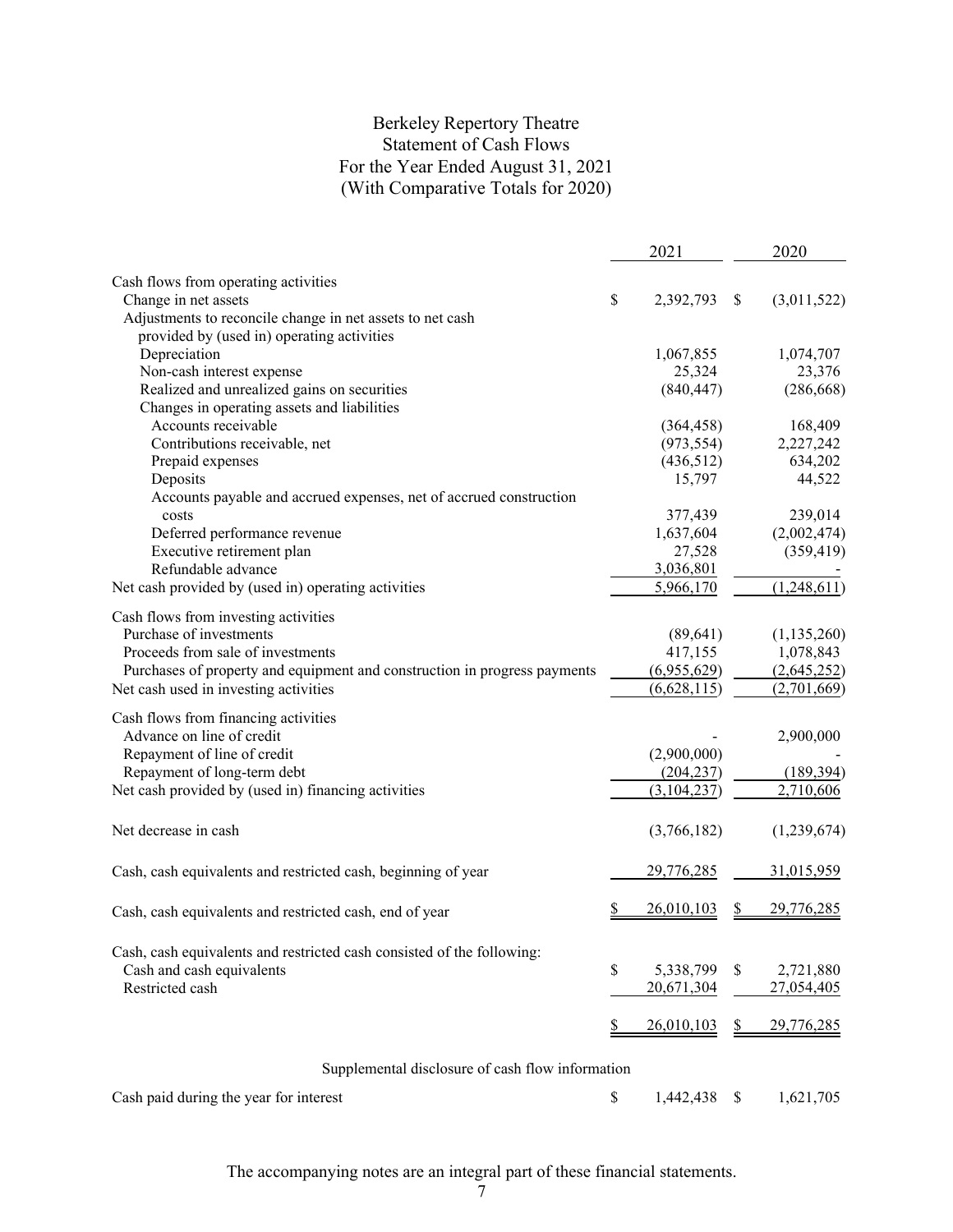#### 1. NATURE OF OPERATIONS

The Berkeley Repertory Theatre (the "Theatre") is a professional resident theatre company founded in 1969 that produces major productions from an international repertoire, including premieres of new work. The Theatre performs in its 400-seat thrust stage and its 600-seat proscenium stage in Berkeley, California.

In 2012, the Theatre initiated a new fundraising effort, the Create Campaign, with a goal of \$50 million. As of August 31, 2021, approximately \$48 million has been raised. The funds will support a range of Strategic Initiatives as well as Annual Support for Operations. Strategic Initiatives include artistic programs, facility upgrades and development, and attracting/retaining top talent.

The Theatre has launched the Resilience Campaign, a five-year, \$20 million campaign to sustain the Theatre and support the staff and artists behind its work on stage and in the community. As of August 31, 2021, approximately \$2.4 million has been raised.

### 2. SUMMARY OF SIGNIFICANT ACCOUNTING POLICIES

#### Basis of accounting and financial statement presentation

The accompanying financial statements have been prepared on the accrual basis of accounting. The Theatre reports information regarding its financial position and activities according to the existence or absence of donor-imposed restrictions.

Net assets and changes therein are classified as follows:

- *Net assets without donor restrictions* Net assets not subject to donor-imposed stipulations. The Theatre's Board of Trustees may designate net assets without donor restrictions for specific purposes.
- *Net assets with donor restrictions* Net assets subject to donor-imposed stipulations. Some donor restrictions are temporary in nature, such as those that will be met by the passage of time or other events specified by the donor. Other donor-imposed restrictions are perpetual in nature, whereby the donor has stipulated the funds be maintained in perpetuity. Net assets with donor restrictions also include the portion of donor-restricted endowment funds that are not required to be maintained in perpetuity until such funds are appropriated for expenditure by the Theatre. Donor-imposed restrictions are released when a restriction expires, that is, when the stipulated time has elapsed, when the stipulated purpose for which the resource was restricted has been fulfilled, or both.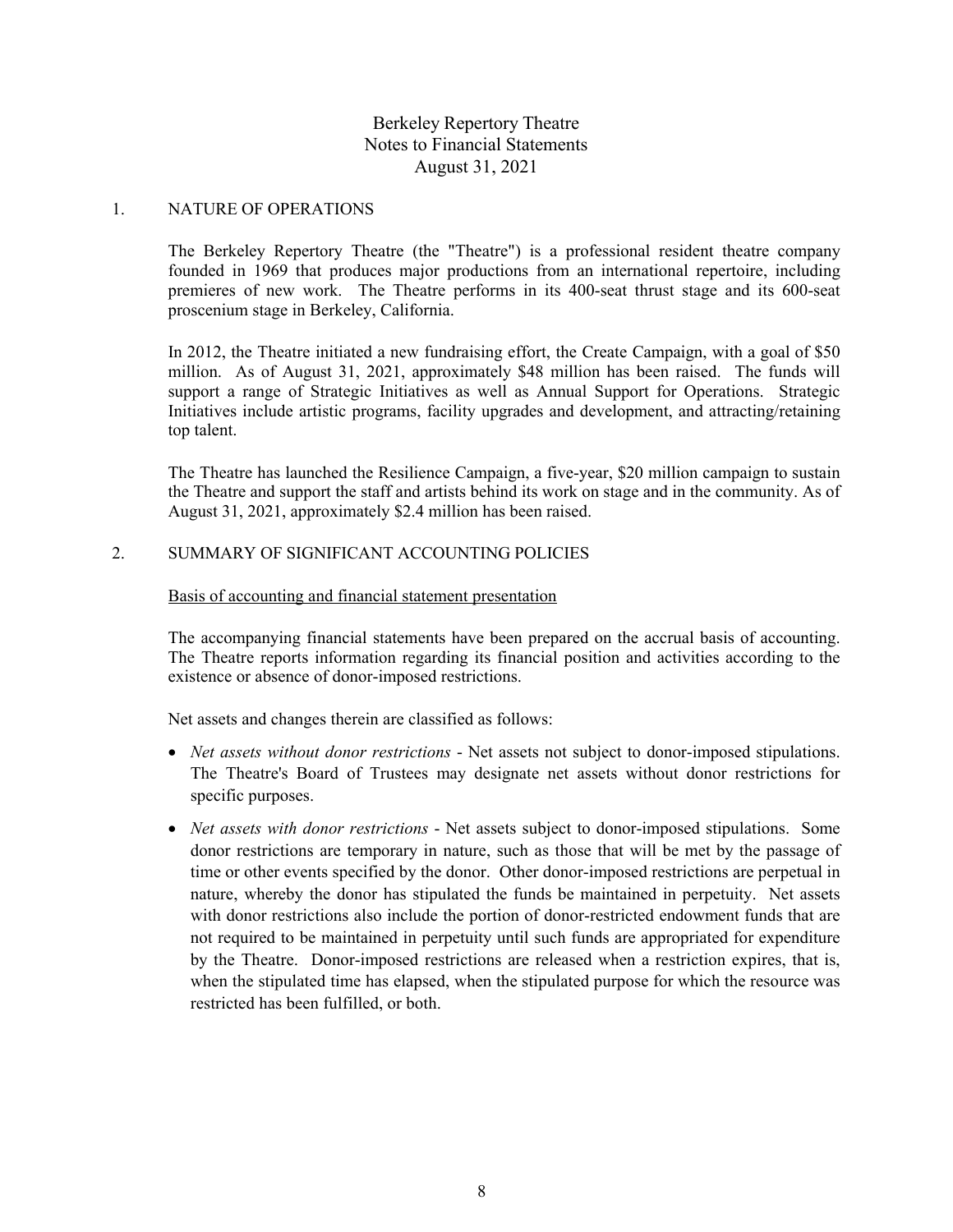#### 2. SUMMARY OF SIGNIFICANT ACCOUNTING POLICIES (continued)

#### Basis of accounting and financial statement presentation (continued)

Revenues are reported as increases in net assets without donor restrictions unless use of the related assets is limited by donor-imposed restrictions. Expenses are reported as decreases in net assets without donor restrictions. Gains and losses on assets and liabilities are reported as increases or decreases in net assets without donor restrictions unless their use is restricted by explicit donor restriction or by law. Expirations of restrictions on net assets (i.e. the donorstipulated purpose has been fulfilled and/or the stipulated time period has elapsed) are reported as releases from net assets with donor restrictions and recognized as net assets without donor restrictions. Contributions that are restricted by the donor/grantor are reported as increases in net assets without donor restrictions if the restrictions expire in the fiscal year in which the contributions are recognized.

#### Cash and cash equivalents

For the purpose of the statement of cash flows, the Theatre considers unrestricted highly liquid instruments with an initial maturity of three months or less to be cash equivalents. Cash and cash equivalents consist of cash on deposit and interest bearing money market funds.

As of August 31, 2021, restricted cash represents bond proceeds for ongoing construction in progress (see Note 10).

#### Cash deposits

The Theatre places its cash and temporary cash investments with high credit quality institutions. Periodically, such investments may be in excess of federally insured limits.

#### Investments

Investments, which include securities, mutual funds, and certificate of deposits with an original maturity date of more than three months at the date of purchase, are recorded at fair value. Securities and mutual funds are traded on security exchanges and are valued at closing market prices on the dates closest to August 31, 2021. Investments received through gifts are recorded at estimated fair value at the date of donation.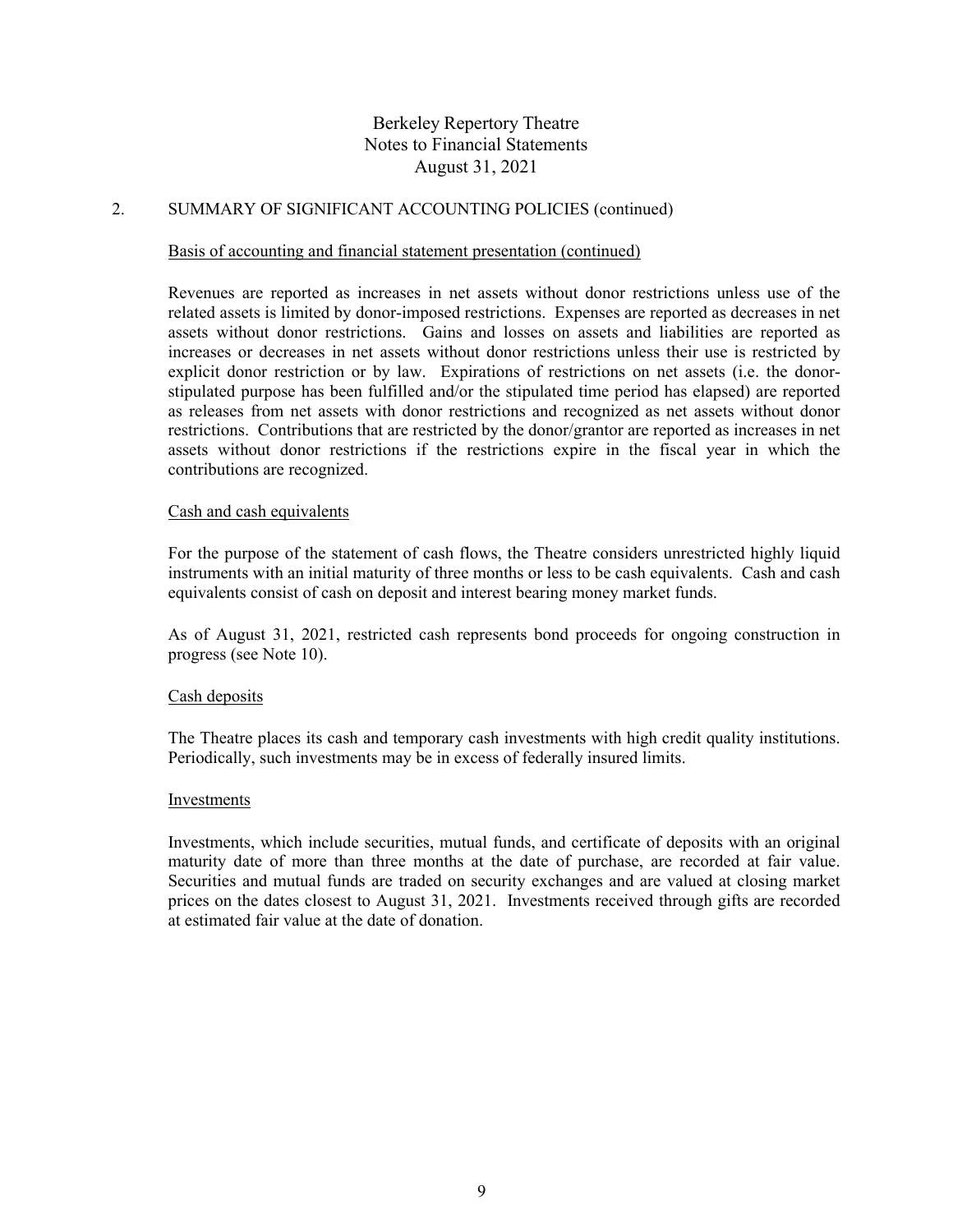### 2. SUMMARY OF SIGNIFICANT ACCOUNTING POLICIES (continued)

#### Fair value measurements

Fair value is defined as the exchange price that would be received for an asset or paid to transfer a liability (an exit price) in the principal or most advantageous market for the asset or liability in an orderly transaction between market participants on the measurement date. The Theatre determines the fair values of its assets and liabilities based on the fair value hierarchy that includes three levels of inputs that may be used to measure fair value (Level 1, Level 2 and Level 3). Level 1 inputs are quoted prices (unadjusted) in active markets for identical assets or liabilities that the Theatre has the ability to access at the measurement date. An active market is a market in which transactions occur with sufficient frequency and volume to provide pricing information on an ongoing basis. Level 2 inputs are inputs other than quoted prices that are observable for the asset or liability, either directly or indirectly. Level 3 inputs are unobservable inputs for the asset or liability. Unobservable inputs reflect the Theatre's own assumptions about the assumptions market participants would use in pricing the asset or liability (including assumptions about risk). Unobservable inputs are developed based on the best information available in the circumstances and may include the Theatre's own data.

The following methods and assumptions were used to estimate the fair value of financial instruments:

• Investments (Level 1). Securities traded on security exchanges are valued at closing market prices, or net asset value for mutual funds, on the date of business closest to August 31.

#### Accounts receivable

Accounts receivable are stated at the amount management expects to collect from outstanding balances due. Based on prior write-off history, overall economic conditions and the current aging status, the Theatre establishes an allowance for doubtful accounts at a level considered adequate to cover anticipated credit losses on outstanding trade accounts receivable. The Theatre determined that an allowance for doubtful accounts was not considered necessary at August 31, 2021.

#### Contributions and contributions receivable

Contributions received are recorded as net assets without donor restrictions or with donor restrictions, depending on the existence or nature of any donor restrictions.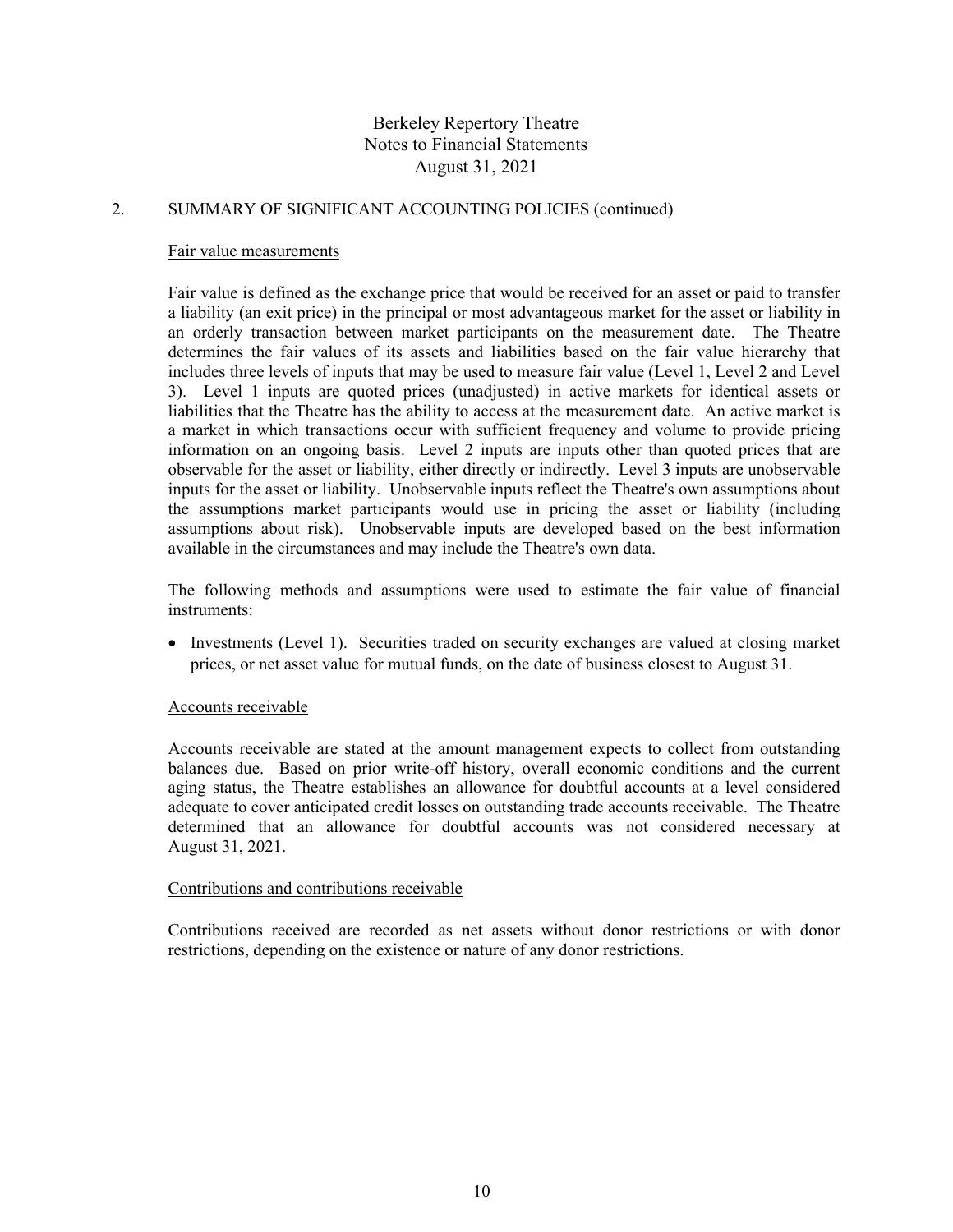#### 2. SUMMARY OF SIGNIFICANT ACCOUNTING POLICIES (continued)

#### Contributions and contributions receivable (continued)

Contributions, including unconditional promises to give, are recognized as revenue in the period received. Conditional promises to give are not recognized until they become unconditional; that is when the conditions on which they depend are substantially met. Contributions of assets other than cash are recorded at their estimated fair value. Donated services are recorded as contributions at their estimated fair value only in those instances where the services create or enhance nonfinancial assets or require specialized skills, are provided by individuals possessing those skills, and would need to be purchased if not provided by donation. Contributions to be received after one year are recorded at the present value of their estimated future cash flows. The discount on these amounts is computed using risk adjusted market interest rates applicable to the years in which the promise was received. Amortization of the discount is recorded as additional contribution revenue in accordance with donor-imposed restrictions, if any, on the contributions. An allowance for uncollectible contributions receivable is established based upon management's judgment including factors such as prior collection history, aging statistics of contributions, and the nature of the receivable. At August 31, 2021, management has determined that no allowance for uncollectible contributions was required.

#### Property and equipment

Property and equipment are stated at cost when purchased or constructed, or at the asset's estimated fair value at the time the donated property is received. Depreciation is provided using the straight-line method over the assets' estimated useful lives ranging from 4 to 40 years. The Theatre capitalizes all property and equipment with a cost greater than \$5,000 and an estimated useful life in excess of one year. Construction in progress and software installments in progress is depreciated only after the assets are completed and have been placed into service. Donated property and equipment is recorded at the estimated fair value at the date the contribution is received and considered to be unrestricted when placed into service by the Theatre, unless restricted as to use by explicit donor stipulation.

Whenever events or changes in circumstances indicate that the carrying amount of an asset may not be recovered, the Theatre, using its best estimates and projections, reviews for impairment the carrying value of long-lived identifiable assets to be held and used in the future. Any impairment losses identified are recognized when determined.

#### Deferred revenue

Ticket purchases received in advance of performances are included in deferred performance revenue and recognized as admissions revenue at the time the applicable performance is given. Gift certificates purchased are recorded as deferred revenue and recognized upon the earlier of redemption or three years, where the likelihood of the gift certificates being redeemed by the customer based on historical redemption activity is remote.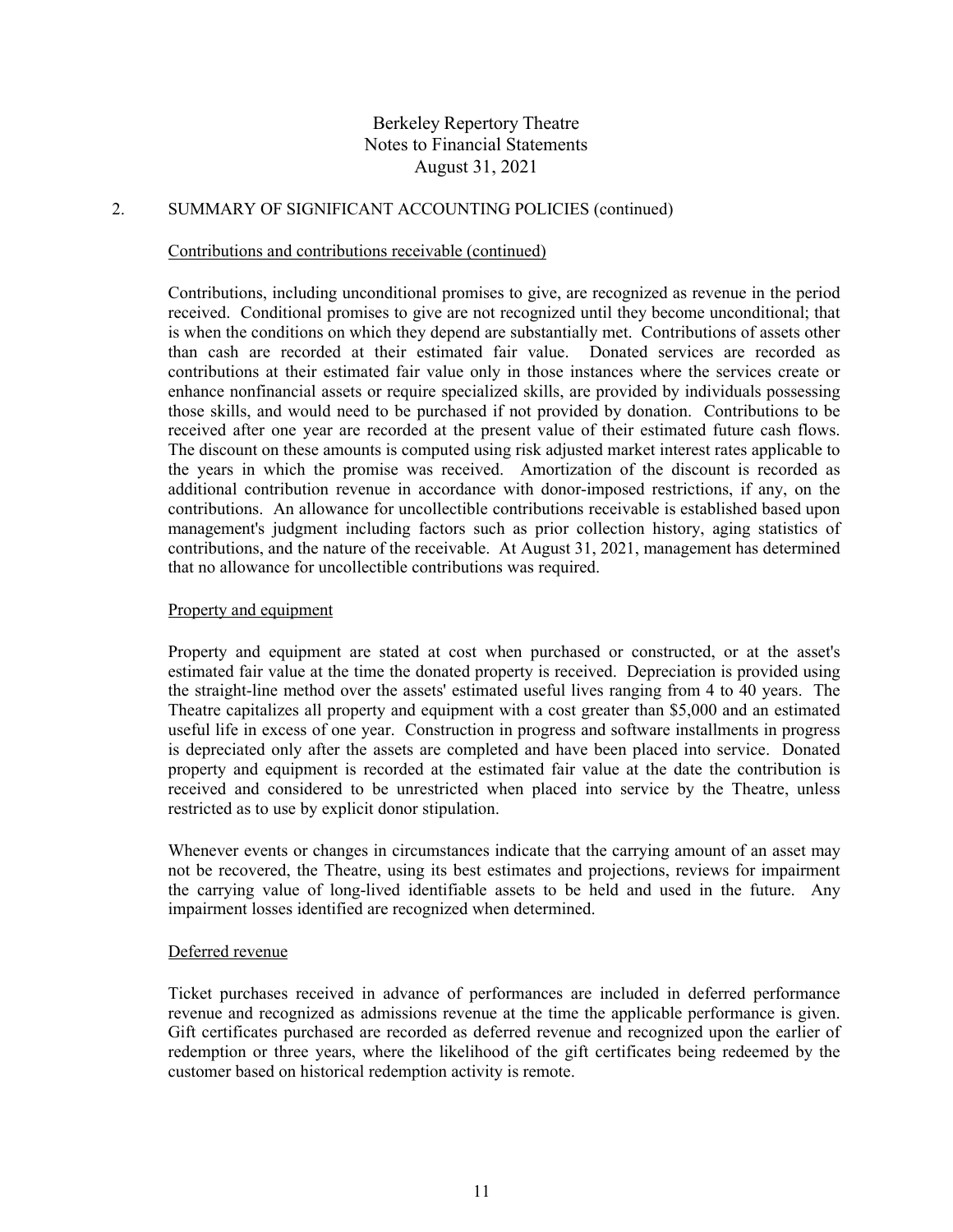### 2. SUMMARY OF SIGNIFICANT ACCOUNTING POLICIES (continued)

#### Net assets with donor restrictions

As of August 31, 2021, net assets with donor restrictions of \$8,125,603 were available to support long range plan initiatives (covering production, operations and capital), future performance seasons, other time restricted activities and other specified purposes designated by the donors.

As of August 31, 2021, net assets with donor restrictions of \$3,396,564 are generally restricted by the donors for investment in perpetuity as an endowment. The terms of certain of the Theatre's endowments allow for the usage of the corpus in the event that investment earnings do not provide for the required spending levels.

Net assets with donor restrictions include endowment income not yet appropriated for expenditure.

#### Collaborative agreements

The Theatre occasionally enters into collaborative agreements with other artistic producers relating to specific productions in which the Theatre is exposed to significant risk and rewards that depend on the commercial success of the joint production. The production host assumes all expenses incurred in the presentation of the production and will receive enhancement funds from the other party to pay for a portion of direct expenses. Enhancement funds received in advance of the production are included in deferred performance revenue and recognized as co-production revenue at the time the related production begins.

#### Admissions

The Theatre's patrons have the option to purchase tickets well in advance of the performance or right before the performance, or at any point in between those two timeframes depending on seat availability. The Theatre recognizes such admissions revenue when the performance has taken place. Concession revenues are recognized upon transfer of goods to the patrons. The Theatre sells gift cards and discount ticket vouchers, the proceeds from which are recorded as deferred performance revenue. Revenues for gift cards and discount ticket vouchers are recognized when they are redeemed for theatre tickets or concession items. The Theatre offers multiple subscription packages. whereby patrons can pay a subscription fee to receive a credit for use towards a future ticket purchase for the Theatre's productions. The Theatre records the subscription program fees as deferred performance revenue and records admissions revenues as the credits are redeemed for tickets or passage of time.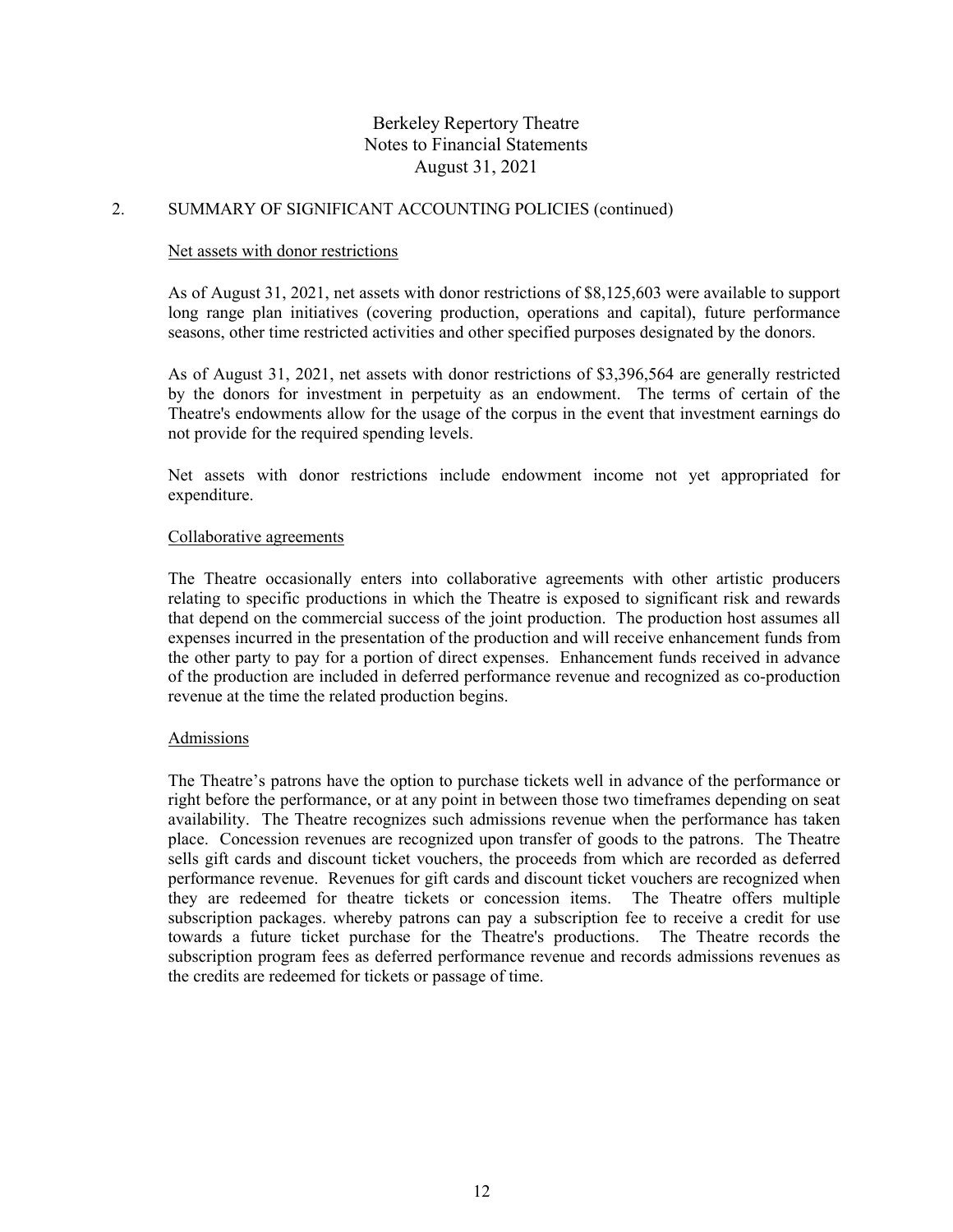### 2. SUMMARY OF SIGNIFICANT ACCOUNTING POLICIES (continued)

#### Investment income

Unrealized gains and losses that result from market fluctuations are recognized in the period such fluctuations occur. Realized gains or losses resulting from sales or maturities are determined using the specific identification method. Realized and unrealized gains (losses) on investments are reported as follows:

- as increases (decreases) in net assets with donor restrictions if the terms of the donor stipulations impose restrictions on the use of income or require that they be added to (deducted from) the principal of a permanent endowment fund;
- as increases (decreases) in net assets without donor restrictions in all other cases.

#### Expense recognition

Expenses related to future performances are recorded as prepaid expenses and charged to operating expense at the time the applicable performance is given.

#### Functional expenses

Expenses, such as depreciation, utilities, maintenance, telephone, interest, insurance, employee benefits and occupancy costs are allocated among production costs, box office and Theatre operations, audience services, education programs, general and administrative, and fundraising classifications on the basis of space usage and on estimates made by the Theatre's management.

#### Income tax

The Theatre is a qualified organization exempt from Federal income and California franchise taxes under the provisions of Sections  $501(c)(3)$  of the Internal Revenue Code and 23701d of the California Revenue and Taxation Code, respectively.

The Theatre evaluates its tax positions taken or expected to be taken to determine whether the tax positions are "more-likely-than-not" of being sustained by the applicable tax authority. Tax positions not deemed to meet the "more-likely-than-not" threshold are recorded as an expense in the applicable year. As of August 31, 2021, the Theatre does not have any significant uncertain tax positions for which a reserve would be necessary. The Theatre files United States of America ("U.S.") federal, and U.S. state tax returns. For U.S. state tax returns, the Theatre is generally no longer subject to tax examinations for years prior to 2015. For U.S. federal tax returns, the Theatre is no longer subject to tax examination for years prior to 2016.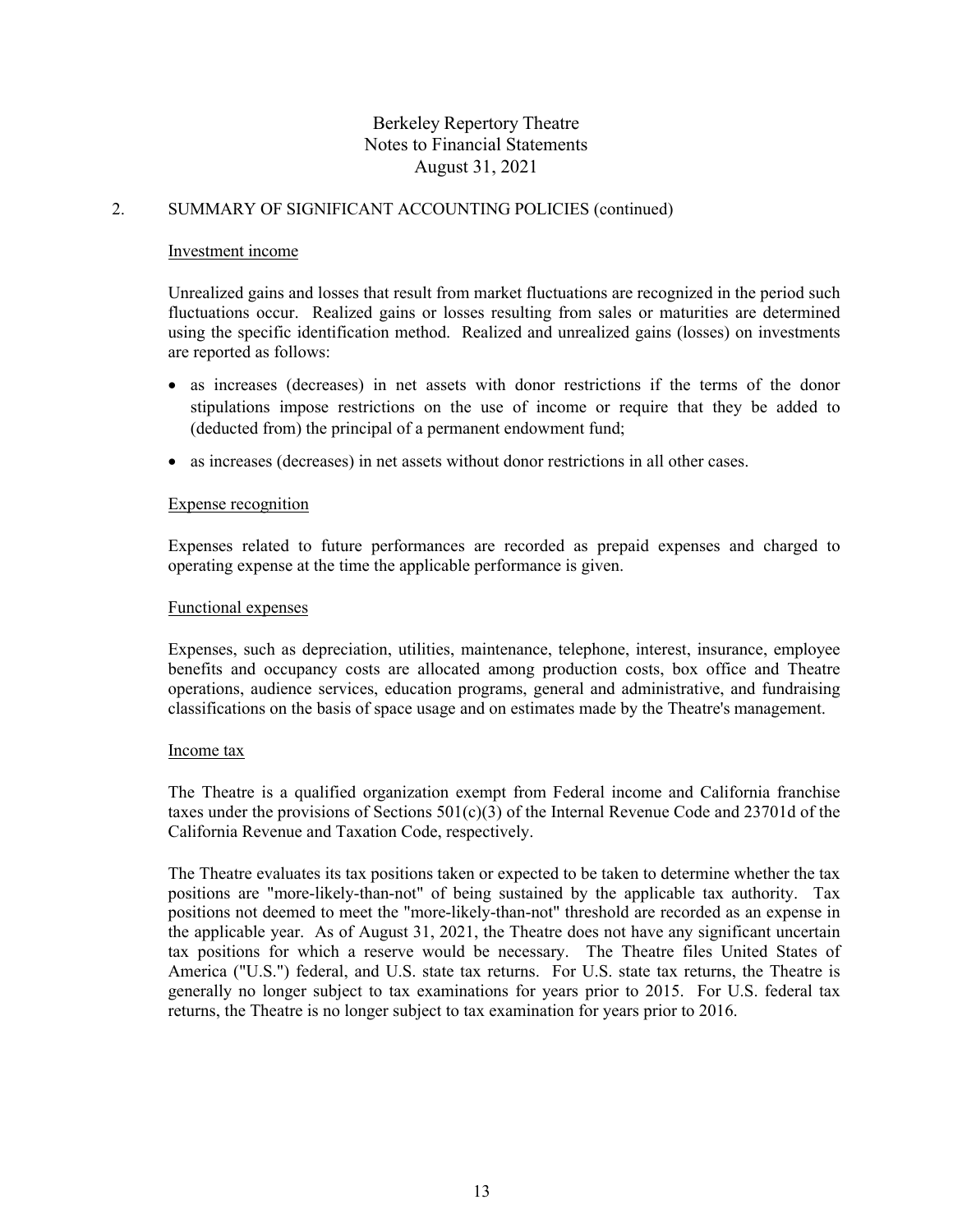### 2. SUMMARY OF SIGNIFICANT ACCOUNTING POLICIES (continued)

#### Use of estimates

The preparation of financial statements in conformity with accounting principles generally accepted in the United States of America ("U.S. GAAP") requires management to make estimates and assumptions that affect the reported amounts of assets and liabilities and disclosure of contingent assets and liabilities at the date of the financial statements and the reported amounts of revenues and expenses during the reporting period. Actual results could differ from those estimates.

Uses of estimates include, but are not limited to, accounting for allowances for doubtful account and contribution receivables, fair value measurements, functional expense allocations and depreciation.

#### Risks and uncertainties

Occasionally, cash and cash equivalents maintained by the Theatre are in excess of the federally insured limits. The Theatre mitigates this risk by placing cash and cash equivalents with high credit quality institutions.

The Theatre invests in various investment securities. Investment securities are exposed to various risks such as interest rate, market, and credit risks. Due to the level of risk associated with certain investment securities, it is at least reasonably possible that changes in the values of investment securities will occur in the near term and that such changes could materially affect the Theatre's account balances and the amounts reported in the statement of financial position.

The Theatre is engaged in a collective bargaining agreement with a labor union representing actors and stage managers in theatre, the Actors' Equity Association. Approximately 15% of the Theatre's labor force is covered by the collective bargaining agreements. Although staffing of actors and stage management is constantly revolving to fill the needs of each production, the staffing does remain fairly consistent year over year.

#### Comparative financial information

The financial statements include certain prior year summarized comparative information in total but not by net asset class. Such information does not include sufficient detail to constitute a presentation in conformity with U.S. GAAP. Accordingly, such information should be read in conjunction with the Theatre's financial statements as of and for the year ended August 31, 2020, from which the summarized information was derived.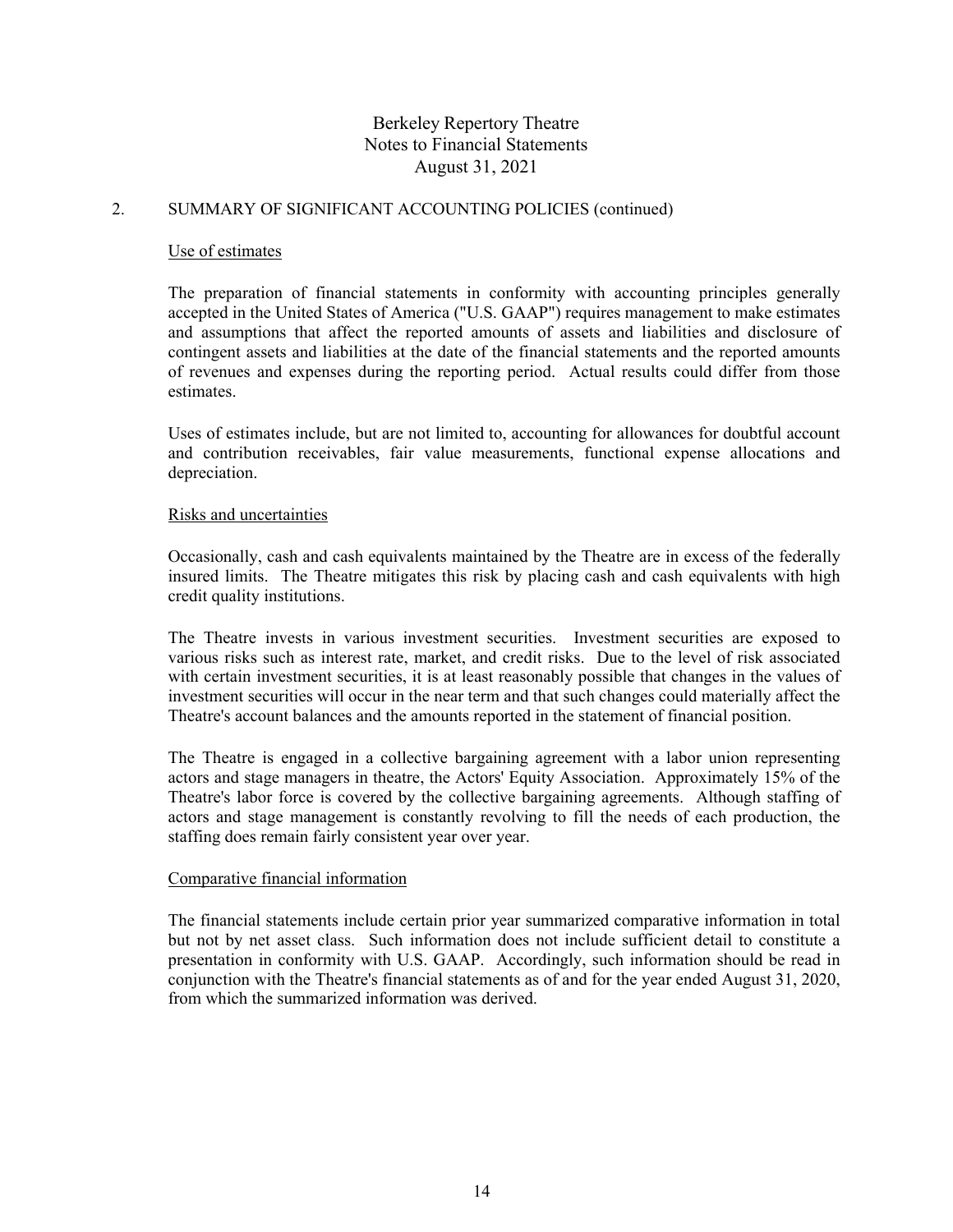### 2. SUMMARY OF SIGNIFICANT ACCOUNTING POLICIES (continued)

#### Change in accounting principle

In May 2014, the Financial Accounting Standards Board ("FASB") issued Accounting Standards Update ("ASU") 2014-09, *Revenue from Contracts with Customers (Topic 606)*, which provides a five-step analysis of contracts to determine when and how revenue is recognized and replaces most existing revenue recognition guidance in U.S. GAAP. The core principle of the new guidance is that an entity should recognize revenue to reflect the transfer of goods and services to customers in an amount equal to the consideration the entity receives or expects to receive. Topic 606 is effective for annual reporting periods beginning after December 15, 2019. The Theatre adopted Topic 606 with a date of the initial application of September 1, 2020, using the modified retrospective method.

Analysis of various provisions of this standard resulted in no significant changes in the way the Theatre recognizes revenue, and therefore no changes to the previously issued audited financial statements were required on a retrospective basis. The presentation and disclosures of revenue have been enhanced in accordance with the standard.

#### 3. CONTRIBUTIONS RECEIVABLE

Contributions receivable consisted of the following:

| \$<br>1,885,665 |
|-----------------|
| 3,820,000       |
| 386,504         |
| (156, 104)      |
| 5,936,065       |
| (1,885,665)     |
| 4,050,400       |
|                 |

Contributions receivable expected to be collected in more than one year from August 31, 2021 are discounted at a rate of return respective to the year that the contribution was originally promised. Current year contributions receivable are recorded using a discount rate ranging from 0.28% to 2.74%.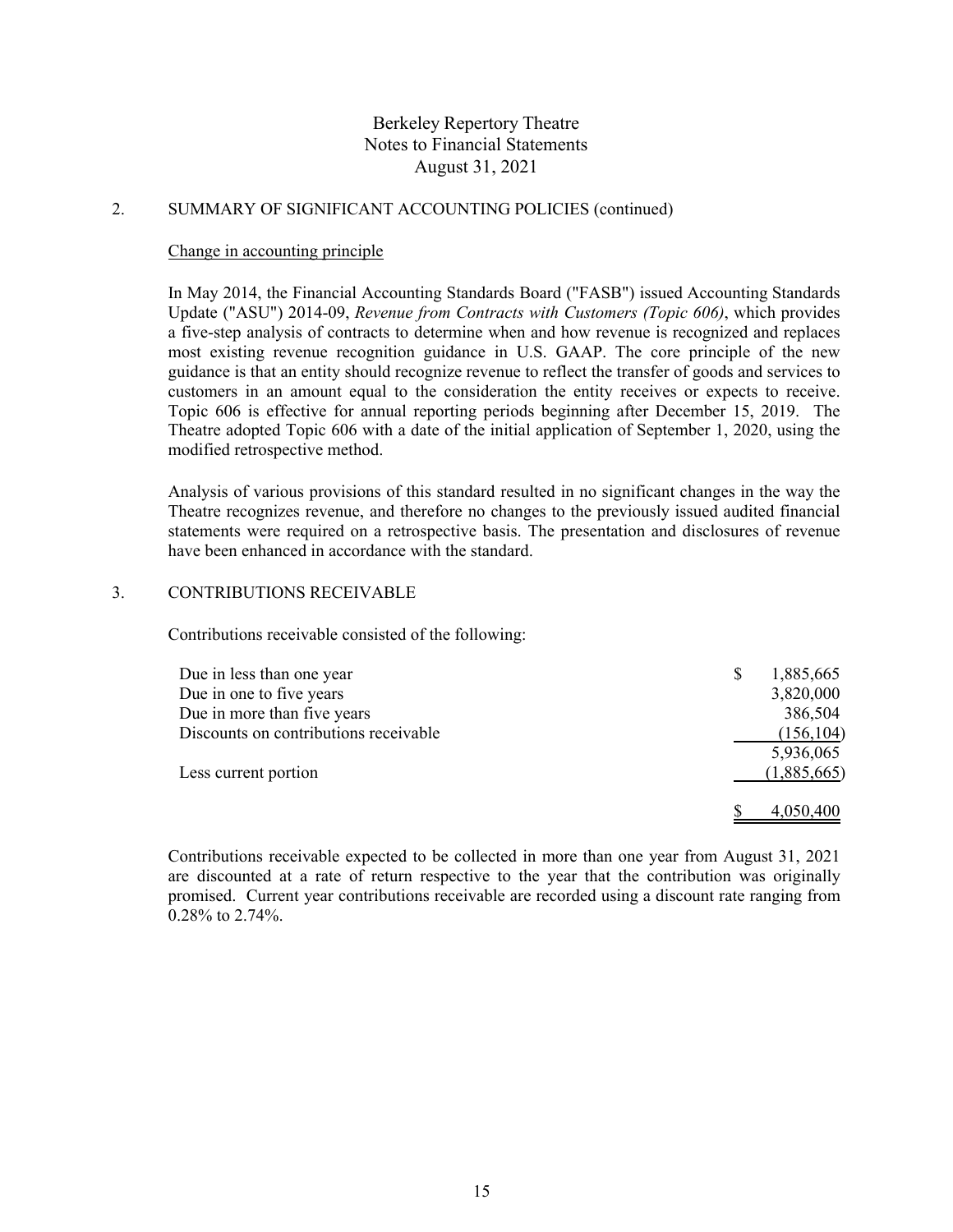### 4. INVESTMENTS

Investments consisted of the following:

| Fixed income<br>Mutual funds<br>Stocks and options<br>Exchange traded funds<br>Less current investments | \$<br>396,452<br>2,104,257<br>2,186,829<br>1,161,420<br>5,848,958<br>(130, 886) |
|---------------------------------------------------------------------------------------------------------|---------------------------------------------------------------------------------|
|                                                                                                         | 5,718,072                                                                       |
| Investment income, net consisted of the following:                                                      |                                                                                 |
| Interest and dividends<br>Net realized and unrealized gains<br>Investment management fees               | \$<br>93,864<br>840,447<br>(30, 144)                                            |
|                                                                                                         | 904,167                                                                         |

# 5. FAIR VALUE MEASUREMENTS

The following table sets forth by level, within the fair value hierarchy, the Theatre's assets at fair value as of August 31, 2021:

|                       | Level 1     | Level 2                  | Level 3                  | Fair Value     |  |  |
|-----------------------|-------------|--------------------------|--------------------------|----------------|--|--|
| Fixed income          | 396,452 \$  |                          | - \$                     | 396,452<br>- S |  |  |
| Mutual funds          | 2,104,257   |                          | $\overline{\phantom{a}}$ | 2,104,257      |  |  |
| Stocks and options    | 2,186,829   |                          | $\overline{\phantom{a}}$ | 2,186,829      |  |  |
| Exchange traded funds | 1,161,420   |                          |                          | 1,161,420      |  |  |
|                       | \$5,848,958 | $\overline{\phantom{a}}$ |                          | \$5,848,958    |  |  |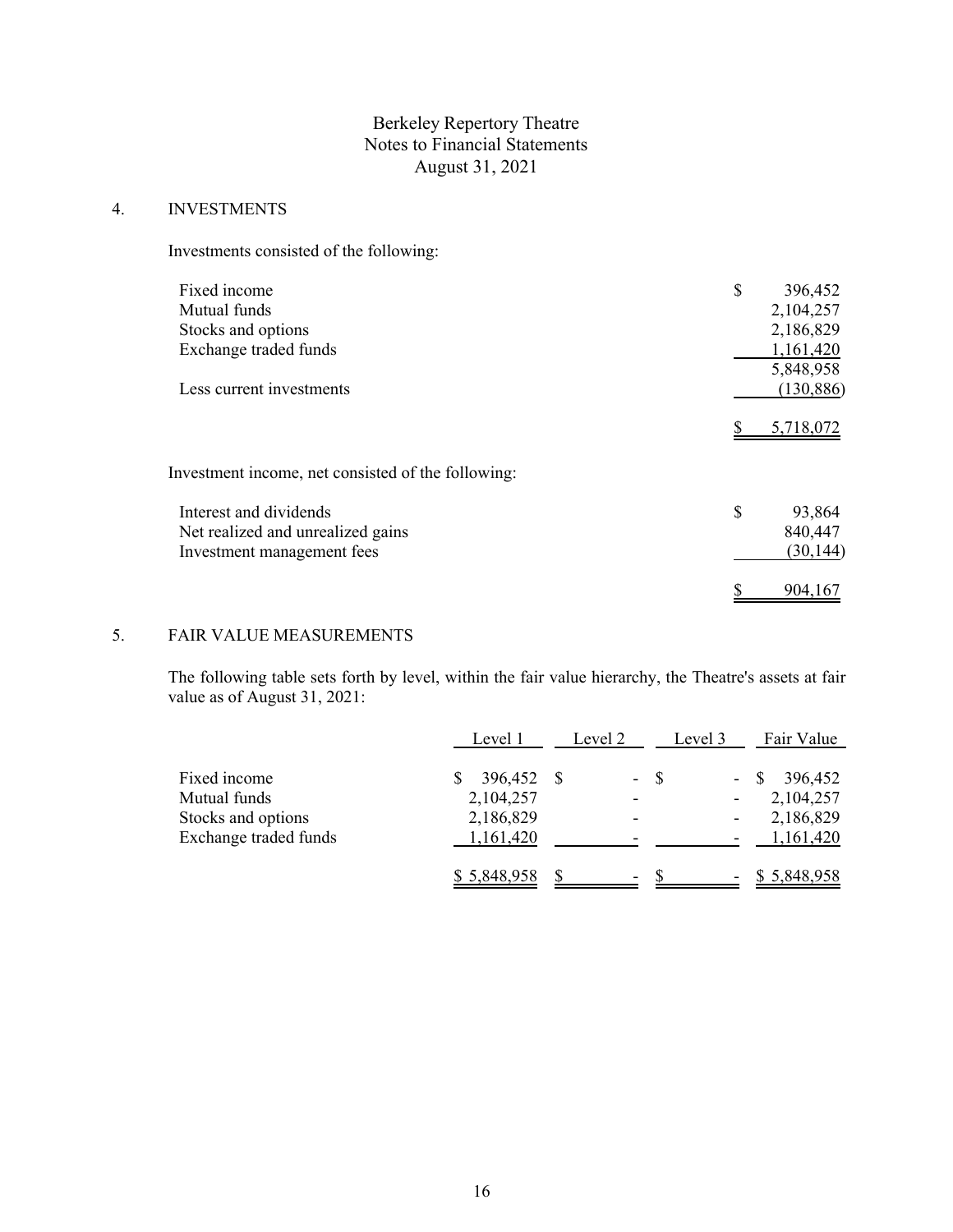#### 6. PROPERTY AND EQUIPMENT

Property and equipment consisted of the following:

| Land                            | 2,802,299<br>\$ |
|---------------------------------|-----------------|
| Building and improvements       | 37,830,764      |
| Production equipment            | 2,609,621       |
| Office and facilities equipment | 901,611         |
| Software                        | 272,039         |
| Construction in progress        | 13,787,114      |
|                                 | 58, 203, 448    |
| Accumulated depreciation        | (18,744,636)    |
|                                 | 39,458,812      |
|                                 |                 |

Depreciation expense totaled \$1,067,855 for the year ended August 31, 2021.

#### 7. DEPOSITS

As of August 31, 2021, deposits of \$60,026 consist of insurance deposits, long-term lease deposits, and an Actors' Equity bond deposit.

### 8. DEFERRED PERFORMANCE REVENUE

Deferred performance revenue consisted of the following:

| Deferred performance revenue | 2,801,078 |
|------------------------------|-----------|
| Deferred gift certificates   | 95,646    |
| Other deferred income        | 700,560   |
|                              | 3,597,284 |

#### 9. CREDIT FACILITY

The Theatre has a line of credit agreement with Signature Bank to finance operations in the amount of \$3,000,000 which matures on November 30, 2022. The line of credit bears interest at a variable rate, as chosen by the Theatre, of either the Prime rate plus 0.00% or LIBOR plus 2.35% as of August 31, 2021 which, upon renewal of the line of credit, LIBOR was replaced by AMERIBOR as of November 30, 2021.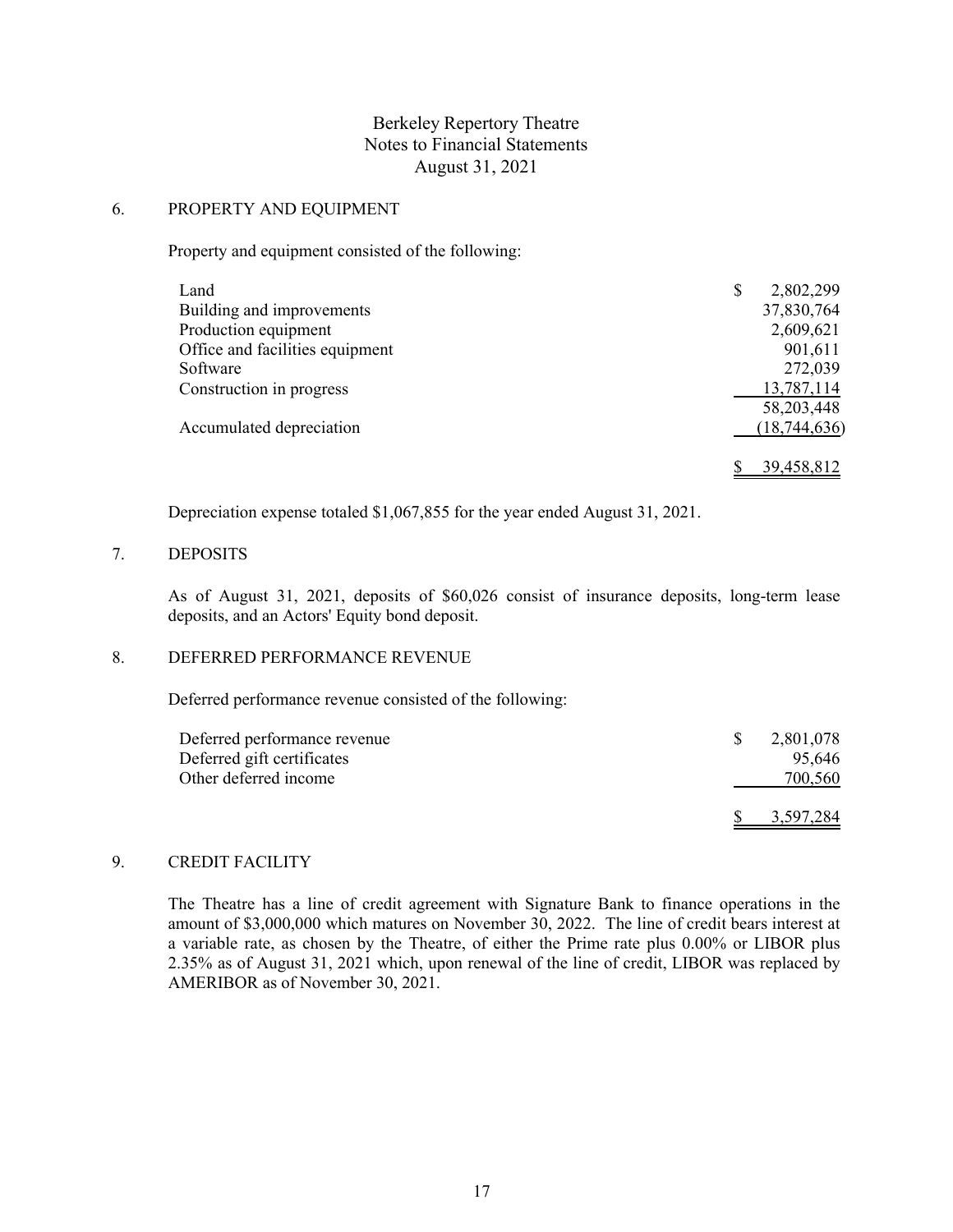#### 10. LONG-TERM DEBT

On March 1, 2019, the Theatre entered into financing agreements with Signature Bank, Signature Public Funding Corp. and the California Enterprise Development Authority with an aggregate principal of \$37,696,650; \$5,622,236 in the form of Series A Tax-Exempt Revenue Bonds ("Series A Bonds"), \$27,418,480 in the form of Series B Tax-Exempt Revenue Bonds ("Series B Bonds") and \$4,654,934 in form of Series C Taxable Revenue Bonds ("Series B Bonds"). The Series A Bonds and Series B Bonds bear interest at a rate of 3.25% per annum and mature on March 1, 2049. The Series C Bonds bear interest at a rate of 4.06% per annum and mature on March 1, 2049. The Series A Bonds principal and interest are due and payable monthly beginning May 1, 2019. The Series B Bonds and Series C Bonds are interest only notes through April 1, 2022, at which time principal and interest are due and payable monthly. As of August 31, 2021, \$5,359,854, \$27,419,480 and \$4,654,934 were outstanding on the Series A Bonds, Series B Bonds and Series C Bonds, respectively. The bond proceeds are held in restricted funds (see Note 2), reflected in the accompanying financial statements as restricted cash, bond proceeds and are to be used to finance and refinance the cost of the acquisition, construction, development, equipping and furnishing of theatrical, educational and administrative facilities including the construction of 45 apartment units to house visiting artists. The loan is secured by a deed of trust, the leasehold deed of trust and personal property through a UCC-1 filing.

On July 30, 2010, the Theatre entered into a note payable agreement to finance the acquisition of real property maturing December 1, 2050, 60 months of interest only payments at 4.31% beginning January 1, 2011 (\$20,833 per month), followed by 420 months of installment payments (both principal and interest) of \$27,270 bearing interest at 4.45%, secured by the real property acquired; amounts outstanding under the note payable totaled \$5,355,346 as of August 31, 2021.

The future maturities of the long-term debt are as follows:

Year ending August 31,

| 2022                     | \$<br>513,626 |  |
|--------------------------|---------------|--|
| 2023                     | 968,246       |  |
| 2024                     | 999,233       |  |
| 2025                     | 1,038,080     |  |
| 2026                     | 1,074,950     |  |
| Thereafter               | 38, 195, 479  |  |
|                          | 42,789,614    |  |
| Less: debt issuance cost | (642, 839)    |  |
| Long-term debt, net      | 42,146,775    |  |
| Current portion          | (513, 626)    |  |
|                          | 41,633,149    |  |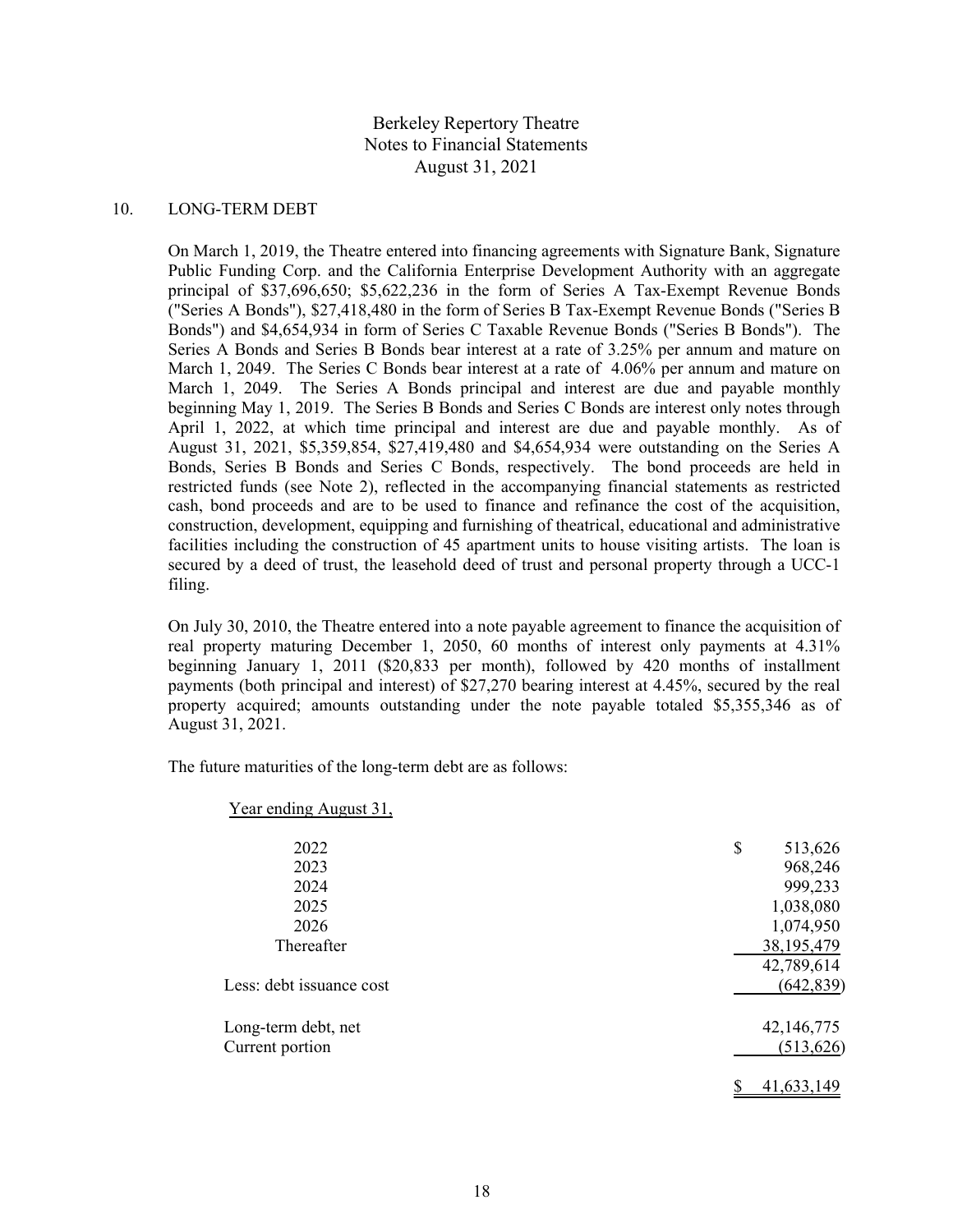### 10. LONG-TERM DEBT (continued)

Under the terms of the debt obligations and related credit line, the Theatre has agreed to maintain specific financial covenants. For the year ended August 31, 2021, the Theatre was in compliance with the financial covenants.

During the year ended August 31, 2021, the Theatre incurred \$1,626,949 of interest, of which \$1,095,125 was capitalized and reported as additions to the construction in progress account after a reduction by \$220,917 for interest received on the loan proceeds maintained in the bank. Net interest reported as expense for the year ended August 31, 2021 was \$531,824.

#### 11. NET ASSETS WITH DONOR RESTRICTIONS

Net assets with donor restrictions consisted of the following:

| Subject to expenditure for specified purpose:                                                                                                                                                |                 |
|----------------------------------------------------------------------------------------------------------------------------------------------------------------------------------------------|-----------------|
| Strategic initiatives                                                                                                                                                                        | \$<br>1,888,004 |
| Resilience campaign                                                                                                                                                                          | 2,004,000       |
| All others                                                                                                                                                                                   | 416,596         |
|                                                                                                                                                                                              | 4,308,600       |
| Subject to passage of time:                                                                                                                                                                  |                 |
| For the period September 1, 2021 to August 31, 2022                                                                                                                                          | 1,255,023       |
| For the periods after August 31, 2022                                                                                                                                                        | 1,940,550       |
|                                                                                                                                                                                              | 3,195,573       |
| Subject to spending policy and appropriation - investment in perpetuity<br>(including amounts above original gift amount of \$3,396,564), the income<br>from which is expendable to support: |                 |
| Donor-restricted endowment funds                                                                                                                                                             | 3,396,564       |
| Unappropriated endowment earnings                                                                                                                                                            | 621,430         |
|                                                                                                                                                                                              | 4,017,994       |
|                                                                                                                                                                                              | 11,522,167      |

Net assets with donor restrictions released from restriction during the year were as follows:

| Expiration of time restrictions            | 1,498,607 |
|--------------------------------------------|-----------|
| Released for other purposes                | 59,147    |
| Released for strategic initiatives         | 836,153   |
| Approved expenditure of endowment earnings | 199,905   |
| Released from resilience campaign          | 424,350   |
|                                            | 3,018,162 |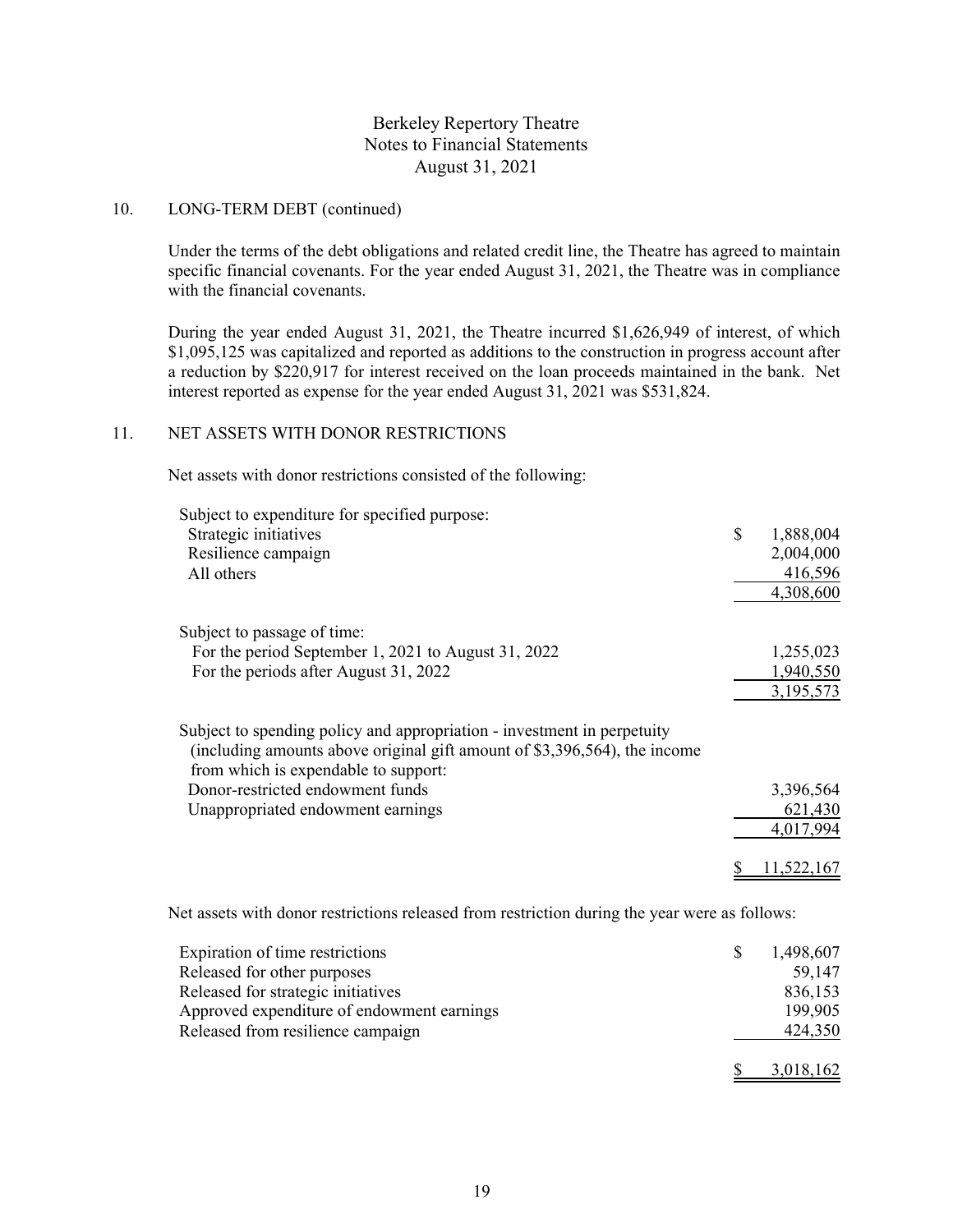#### 12. ENDOWMENT

The Theatre's endowment consists of approximately six individual funds established for a variety of purposes. Its endowment includes donor-restricted endowment funds and funds designated by the Board of Trustees to function as endowments. As required by U.S. GAAP, net assets associated with endowment funds, including funds designated by the Board of Trustees to function as endowments, are classified and reported based on the existence or absence of donorimposed restrictions.

#### Interpretation of relevant law

The Theatre's Board of Trustees has interpreted the California enacted version of the Uniform Prudent Management of Institutional Funds Act ("UPMIFA") as allowing the Theatre to appropriate for expenditure or accumulate so much of an endowment fund as the Theatre determines is prudent for the uses, benefits, purposes and duration for which the endowment fund is established, subject to the intent of the donor as expressed in the gift instrument. Unless stated otherwise in the gift instrument, the assets in an endowment fund shall be donor-restricted assets until appropriated for expenditure by the Board of Trustees. The remaining portion of the donor-restricted endowment fund is classified as with donor restrictions until those amounts are appropriated for expenditure in a manner consistent with the standard of prudence prescribed by UPMIFA.

In accordance with UPMIFA, the Theatre considers the following factors in making a determination to appropriate or accumulate donor-restricted endowment funds:

- (1) The duration and preservation of the fund
- (2) The purposes of the organization and the donor-restricted endowment fund
- (3) General economic conditions
- (4) The possible effect of inflation and deflation
- (5) The expected total return from income and the appreciation of investments
- (6) Other resources of the Theatre
- (7) The investment policies of the Theatre

#### Funds with deficiencies

From time to time, the fair value of assets associated with individual donor-restricted endowment funds may fall below the level that the donor or UPMIFA requires the Theatre to retain as a fund of perpetual duration. There were no such deficiencies as of August 31, 2021.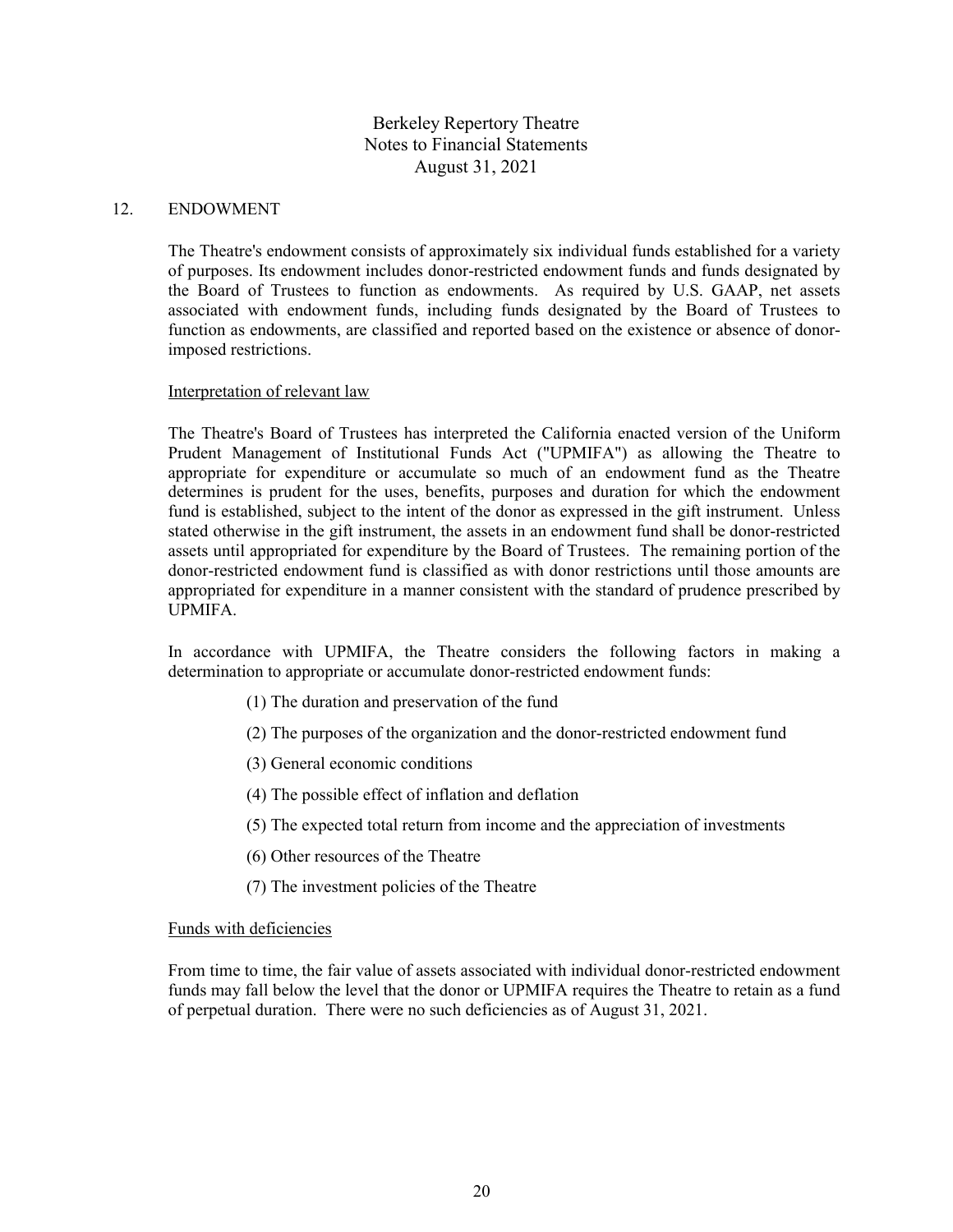#### 12. ENDOWMENT (continued)

#### Return objectives and risk parameters

The Theatre has adopted investment and spending policies for endowment assets that attempt to provide a predictable stream of funding to programs supported by its endowment while seeking to maintain the purchasing power of the endowment assets. Endowment assets include those assets of donor-restricted funds that the Theatre must hold in perpetuity or for a donor-specified period(s) as well as board-designated funds. Under this policy, as approved by the Board of Trustees, the Theatre diversifies its investments, subject to practicality constraints, among a variety of asset classes so as to provide a balance that will enhance total real return while avoiding undue risk concentration in any single asset class or investment category. The Theatre expects its endowment funds, over time, to generate a return of at least five percent per annum before taxes, management fees, and inflation over a market cycle.

#### Strategies employed for achieving objectives

To satisfy its long-term rate-of-return objectives, the Theatre relies on a total return strategy in which investment returns are achieved through both capital appreciation (realized and unrealized) and current yield (interest and dividends). The Theatre targets a diversified portfolio of equities, fixed income and cash equivalents.

#### Spending policy and how the investment objectives related to spending policy

The Theatre has a policy of appropriating for distribution each year at most 5 percent of its endowment fund's average fair value over the prior 12 quarters through the calendar year-end preceding the fiscal year in which the distribution is planned. In establishing this policy, the Theatre considered the long-term expected return on its endowment. This is consistent with the Theatre's objective to maintain the purchasing power of the endowment assets held in perpetuity or for a specified term as well as to provide additional real growth through new gifts and investment return.

#### Endowment composition

Endowment net asset composition by type of fund is as follows:

|                                                                      | With Donor<br>Without Donor<br>Restrictions<br>Restrictions |           | Total |              |    |                        |
|----------------------------------------------------------------------|-------------------------------------------------------------|-----------|-------|--------------|----|------------------------|
| Donor-restricted endowment funds<br>Board-designated endowment funds |                                                             | 1,602,536 | - \$  | 4,017,994 \$ |    | 4,017,994<br>1,602,536 |
|                                                                      |                                                             | 1,602,536 |       | 4,017,994    | -S | 5,620,530              |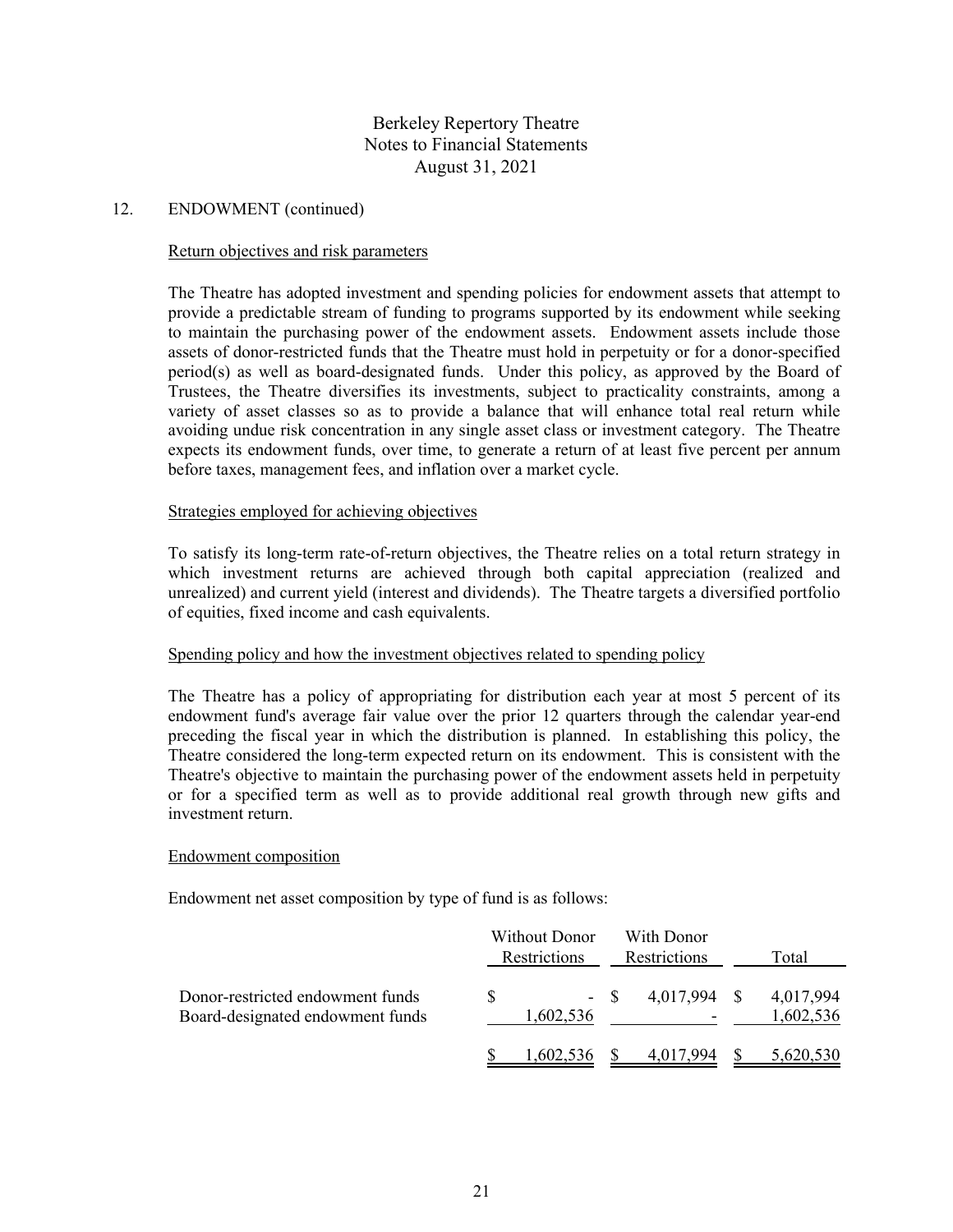#### 12. ENDOWMENT (continued)

#### Endowment composition (continued)

Changes in endowment net assets for the year is as follows:

|                                                                           | Without Donor<br>Restrictions            |    | With Donor<br>Restrictions       |          | Total                          |
|---------------------------------------------------------------------------|------------------------------------------|----|----------------------------------|----------|--------------------------------|
| Balance, August 31, 2020                                                  | 1,175,125                                | S. | 3,611,404                        | <b>S</b> | 4,786,529                      |
| Investment return<br>Investment income                                    | 22,319                                   |    | 61,719                           |          | 84,038                         |
| Net appreciation (realized and<br>unrealized)<br>Total investment return  | 193,974<br>216,293                       |    | 544,776<br>606,495               |          | 738,750<br>822,788             |
| Contributions<br>Appropriation of net assets<br>Transfer to board reserve | 38,568<br>(7, 549)<br>180,099<br>427,411 |    | (19,806)<br>(180,099)<br>406,590 |          | 38,568<br>(27, 355)<br>834,001 |
| Balance, August 31, 2021                                                  | 1,602,536                                |    | 4,017,994                        |          | 5,620,530                      |

#### 13. COMMITMENTS AND CONTINGENCIES

The Theatre maintains various artist apartments under non-cancelable operating leases as well as certain equipment leases. The terms of the agreements expire on various dates through June 2024.

The scheduled minimum lease payments under the lease terms are as follows:

| Year ending August 31, |              |
|------------------------|--------------|
| 2022                   | \$<br>16,020 |
| 2023                   | 13,545       |
| 2024                   | 7,965        |
|                        |              |
|                        | 37,530       |

Total rental expense for the year ended August 31, 2021 was \$314,632. Due to the COVID-19 pandemic, the Theatre negotiated apartment lease concessions which resulted to rent forgiveness in the amount of \$218,218. The Theatre recognized a negative rent expense equal to the forgiveness received for the year ended August 31, 2021.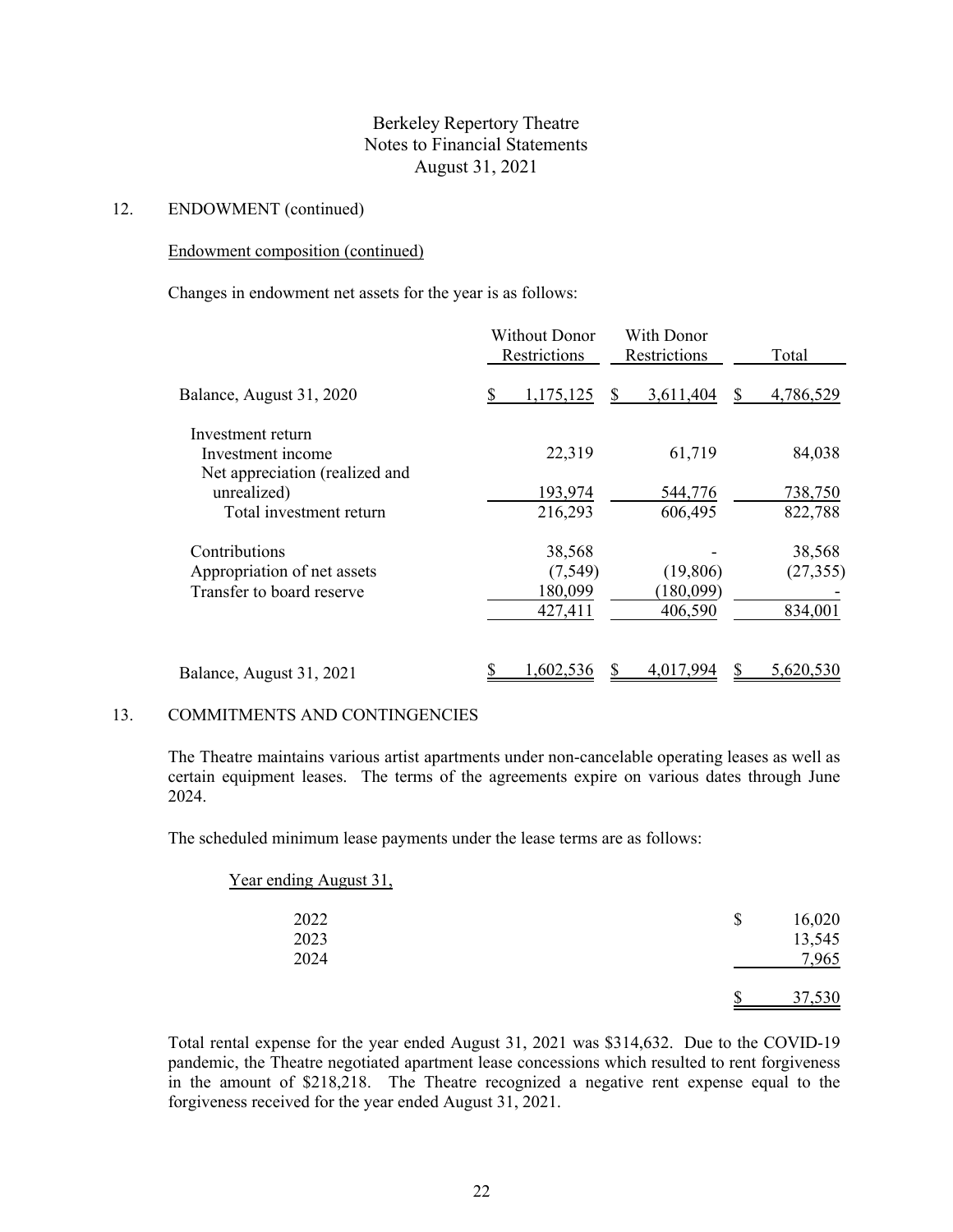#### 14. RETIREMENT PLANS

Effective September 1, 1996, the Theatre adopted a tax-sheltered annuity plan under Internal Revenue Code Section 403(b) (the "Plan") covering substantially all full-time employees, which provides for voluntary salary deferrals up to certain amounts. For each Plan year, the Board of Trustees of the Theatre determines the amount (if any) to be contributed to the Plan by the Theatre. There were no employer contributions to the Plan for the plan year ended August 31, 2021.

On April 19, 2004, the Theatre adopted a supplemental executive retirement plan (the "SERP") for certain designated executive employees. In 2014, when the Theatre adopted a  $457(f)$ Deferred Compensation Plan, the SERP was amended and restated to be part of the 457(f) plan.

In 2014, the Theatre adopted 457(b) and 457(f) Deferred Compensation Plans for certain executives. Under the plans, compensation, up to \$2,000,000 was deferred within the plans to be paid, subject to vesting, on or after August 31, 2018. Generally accepted accounting principles require deferred compensation benefits to be accrued in a systematic and rational manner over the period services are provided by the executives. Approximately \$27,528 was accrued during the year ended August 31, 2021. The remaining deferred compensation accrued as of August 31, 2021 was \$150,740. As of August 31, 2021, \$150,740 was held in money market accounts and equity funds for the purpose of funding this deferred compensation obligation.

### 15. RELATED PARTY

During 2021, the Theatre recognized contributions, including promises to give and gifts-in-kind, from members of its Board of Trustees of approximately \$2,072,784. As of August 31, 2021, there was \$2,741,679 in contributions receivable from members of the Board of Trustees. Amounts received during the year from members of the Board of Trustees were \$1,337,704 including payments received against promises to give that existed at August 31, 2020.

#### 16. CITY OF BERKELEY DONATION

In March 2001, the Theatre completed construction of its \$17.6 million proscenium stage adjacent to its thrust stage facility. The City of Berkeley (the "City") provided \$4,000,000 to the capital fundraising campaign that was received in 2001 as follows: the Theatre sold the completed property to the City for \$4 million and leases it back for \$1 annually. The Theatre has the option to purchase the new theatre building back from the City for \$1 after the City retires the bonds issued to finance its contribution, expected to be in October 2029. In connection with the City providing this funding, the Theatre must lease the use of its facilities to certain organizations located in Berkeley at market or discounted rates, up to 320 hours per year. Based upon the substance of this transaction, no sale of real property was recorded and the building is being depreciated in the Theatre's financial statements.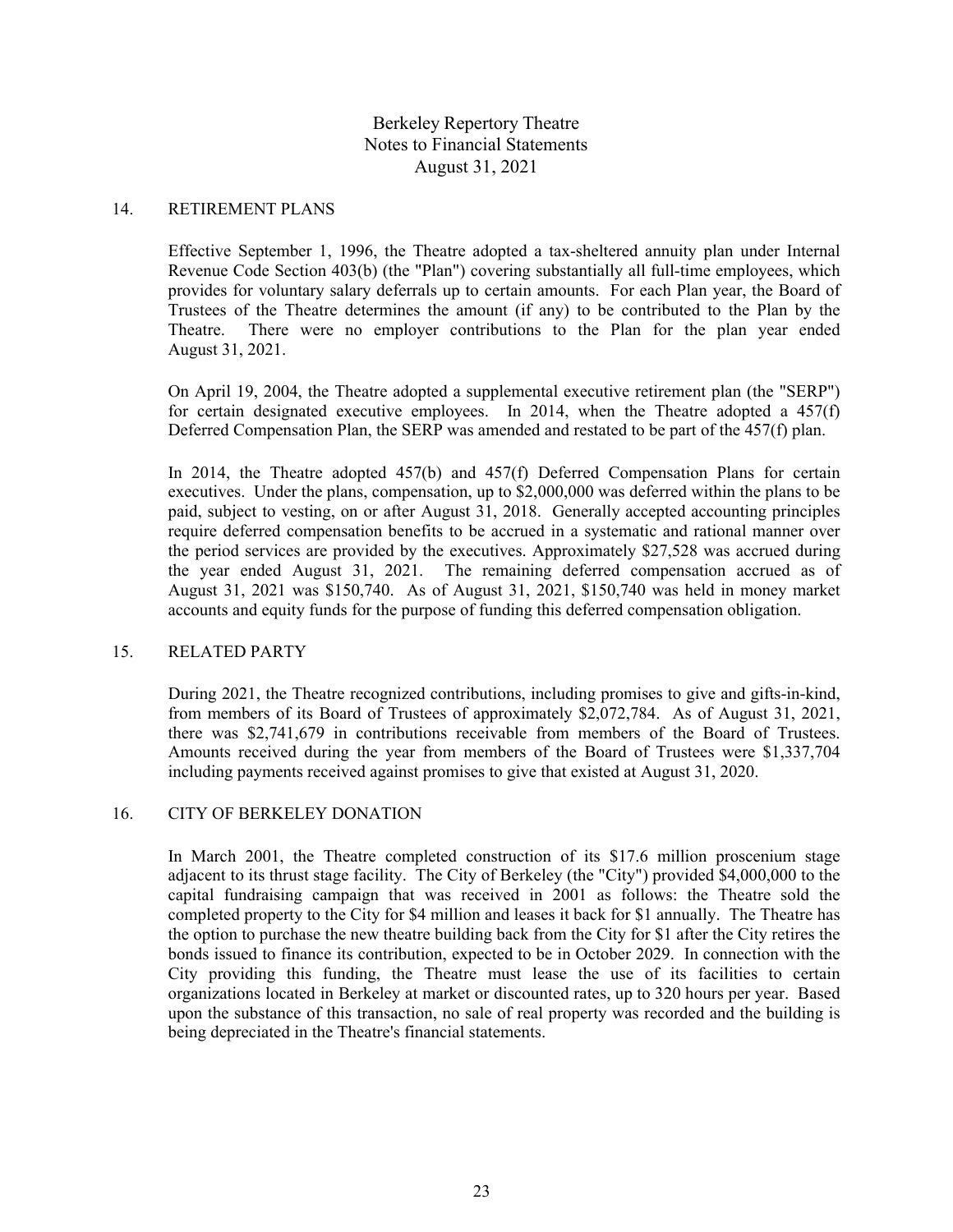#### 17. PAYCHECK PROTECTION PROGRAM LOAN

On April 18, 2020, the Theatre received loan proceeds of \$1,664,125 from a promissory note issued by Signature Bank, under the Paycheck Protection Program ("PPP") which was established under the Coronavirus Aid, Relief and Economic Security Act ("CARES Act") and is administered by the U.S. Small Business Administration ("SBA"). The term on the loan was two years and the annual interest rate was 1.00%. Payments of principal and interest were deferred for the first six months of the loan. Under the terms of the CARES Act, PPP loan recipients could apply for and be granted forgiveness for all or a portion of the loans granted under PPP. Such forgiveness will be determined based on the use of the loan proceeds for payroll costs, rent and utility expenses and the maintenance of workforce and compensation levels with certain limitations. The Theatre initially recorded the loan as a refundable advance and subsequently recognized grant revenue in accordance with guidance for conditional contributions; that is, once the measurable performance or other barrier and right of return of the PPP loan no longer existed. The Theatre has recorded \$1,364,052 of the loan proceeds as a contribution during its fiscal year ended August 31, 2020 and recorded remaining \$300,073 as a contribution during its fiscal year ended August 31, 2021. On July 30, 2021, Signature Bank notified the Theatre that the loan and all accrued interest was fully forgiven by the SBA. The Theatre has recorded \$21,201 of forgiven accrued interest as a contribution during its fiscal year ended August 31, 2021.

On March 17, 2021, the Theatre received second loan proceeds of \$1,837,877 from a promissory note issued by Signature Bank, under the second round of Paycheck Protection Program ("PPP") which was established under the Coronavirus Aid, Relief and Economic Security Act ("CARES Act") and is administered by the U.S. Small Business Administration. The term on the loan was five years and the annual interest rate was 1.00%. If the Theatre submits to lender a loan forgiveness application within 10 months following the end of the loan forgiveness covered period, the Theatre is not required to make any payments of principal or interest under this note before the date on which the SBA remits the applicable loan forgiveness amount to the Theatre. Such forgiveness will be determined based on the use of the loan proceeds for payroll costs, rent and utility expenses and the maintenance of workforce and compensation levels with certain limitations. The Theatre has initially recorded the loan as a refundable advance and subsequently recognized grant revenue in accordance with guidance for conditional contributions; that is, once the measurable performance or other barrier and right of return of the PPP loan no longer existed. As of August 31, 2021, the Theatre has recorded \$1,837,877 of the loan proceeds as a contribution and believes that it will likely qualify for full forgiveness. The guidelines issued by the SBA, in consultation with the Department of the Treasury, have been followed by the Theatre. On December 16, 2021, Signature Bank notified the Theatre that the second loan and all accrued interest was fully forgiven by the SBA.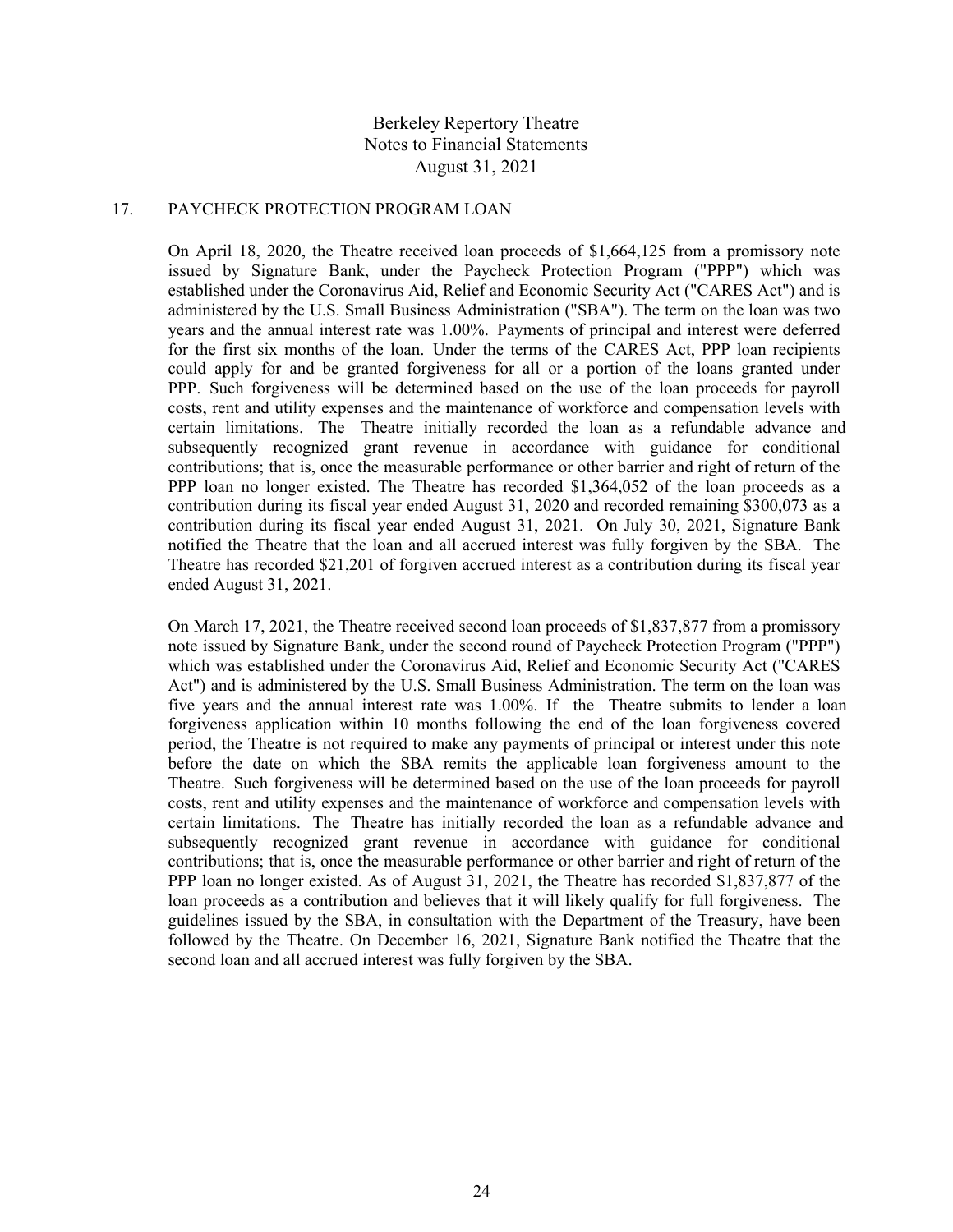#### 18. SHUTTERED VENUE OPERATORS GRANT

On July 14, 2021 the Theatre received grant proceeds of \$3,335,384 under the Shuttered Venue Operation Grant ("SVOG") agreement granted by the Small Business Administration. The SVOG program provides funds to support the ongoing operations of eligible live venue operators or promoters, theatrical producers, live performing arts organization operators, relevant museum operators, motion picture theater operators, and talent representatives who have experienced significant revenue losses due to the effects of the COVID-19 pandemic. Funding is intended to support the ongoing operations of the Theatre and may be used for payroll costs, rent payments, utility payments, scheduled mortgage payments, scheduled debt payments, worker protection expenditures, payments to independent contractors, and other ordinary and necessary business expenses. The initial grant provided recipients with funding equal to 45% of their gross earned revenue, up to a maximum of \$10 million. The Theatre had also applied for supplemental award under the SVOG program and \$2,586,631 has been approved as supplemental award and received in November 2021. The Theatre has initially recorded the SVOG grant as a refundable advance and will subsequently recognize grant revenue in accordance with guidance for conditional contributions; that is, once the measurable performance or other barrier and right of return of the SVOG grant no longer exist. At August 31, 2021, the entirety of the initial SVOG funding is recorded as refundable advance on the statement of financial position.

#### 19. EMPLOYEE RETENTION CREDIT

The CARES Act provides an employee retention credit ("CARES Employee Retention credit"), which is a refundable tax credit against certain employment taxes of up to \$5,000 per employee for eligible employers. The tax credit is equal to 50% of qualified wages paid to employees during a quarter, capped at \$10,000 of qualified wages per employee through December 31, 2020. Additional relief provisions were passed by the United States government, which extend and slightly expand the qualified wage caps on these credits through December 31, 2021. Based on these additional provisions, the tax credit is now equal to 70% of qualified wages paid to employees during a quarter, and the limit on qualified wages per employee has been increased to \$10,000 of qualified wages per quarter. The Theatre qualifies for the tax credit under the CARES Act and expects to continue to receive additional tax credits under the additional relief provisions for qualified wages through December 31, 2021. During the fiscal year ended August 31, 2021, the Theatre recorded \$1,123,902 related to the CARES Employee Retention Credit in "Other income" on the Theatre's statements of activities. As of August 31, 2021, the Theatre has a \$218,043 receivable balance from the United States government related to the CARES Act, which is recorded in "Accounts receivable" on the Theatre's statement of financial position.

#### 20. GOING CONCERN AND IMPLICATIONS OF COVID-19 ON THE THEATRE'S OPERATIONS

Since suspending public performances in March 2020 and throughout the 2020-21 fiscal year, the Theatre dealt with the repercussions of the COVID-19 pandemic. With the exception of virtual classes offered by its School of Theatre and a few ticketed online performances, the Theatre generated no significant earned revenue during this period. Anticipating this drop in income, the Theatre took proactive measures early in the pandemic, including significantly reducing staff, program services, general and administrative, and fundraising expenses, including reducing payroll costs, restructuring staff assignments, and furloughing employees.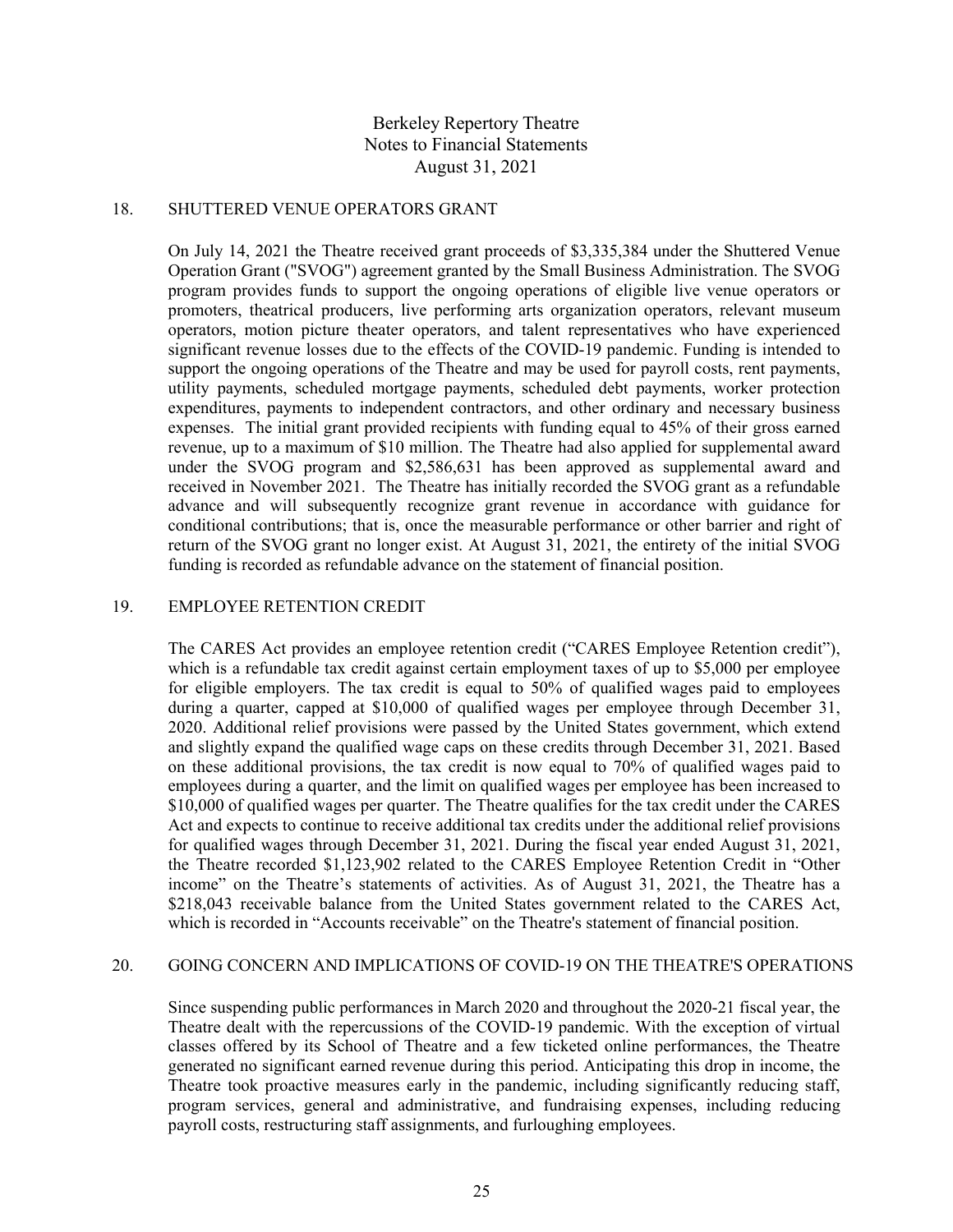### 20. GOING CONCERN AND IMPLICATIONS OF COVID-19 ON THE THEATRE'S OPERATIONS (continued)

In an effort to weather this period of uncertainty and supplement its traditional fundraising efforts, in November 2020 the Theatre launched the Resilience Campaign, a five-year, \$20 million campaign to sustain the Theatre and support the staff and artists behind its work on stage and in the community. Additionally, the Theatre became eligible for and received support from a number of Federal and California State COVID-relief programs, including the Families First Coronavirus Response Act (FFCRA), the Employee Retention Credit (ERC) program, a second round Paycheck Protection Program (PPP) forgivable loan, the California Small Business COVID-19 Relief Grant Program, and the Shuttered Venue Operators Grant (SVOG) program. These government programs together with pledges to date have generated more than \$10.5 million toward the Resilience Campaign, sustaining the Theatre over the past year, allowing for a modest operational surplus, and providing a solid financial foundation for the 2021-22 fiscal year.

The availability and widespread acceptance of the COVID-19 vaccines in the Bay Area, together with the lifting of government prohibitions on public gatherings, encouraged the Theatre to rehire its furloughed workers and plan for the resumption of live performances in Fall 2021. The Theatre continues to take a cautious approach to reopening and has instituted operational protocols to comply with applicable regulatory requirements and to monitor evolving health authority recommendations in order to protect the health and foster the confidence of employees, artists, and audiences. Earned revenue projections have been significantly scaled back from prepandemic levels, yet the Theatre projects a balanced budget for 2021-22 with the help of the SVOG program and the Resilience Campaign and the continued strong support of the Theatre's Annual Fund by individual and institutional donors.

Accordingly, the going concern doubts that existed at the end of the prior year, which were alleviated by management's plans as described above, do not exist as of August 31, 2021.

### 21. LIQUIDITY AND FUNDS AVAILABLE

As part of the Theatre's liquidity management, it structures its financial assets to be available as its general expenditures, liabilities, and other obligations come due.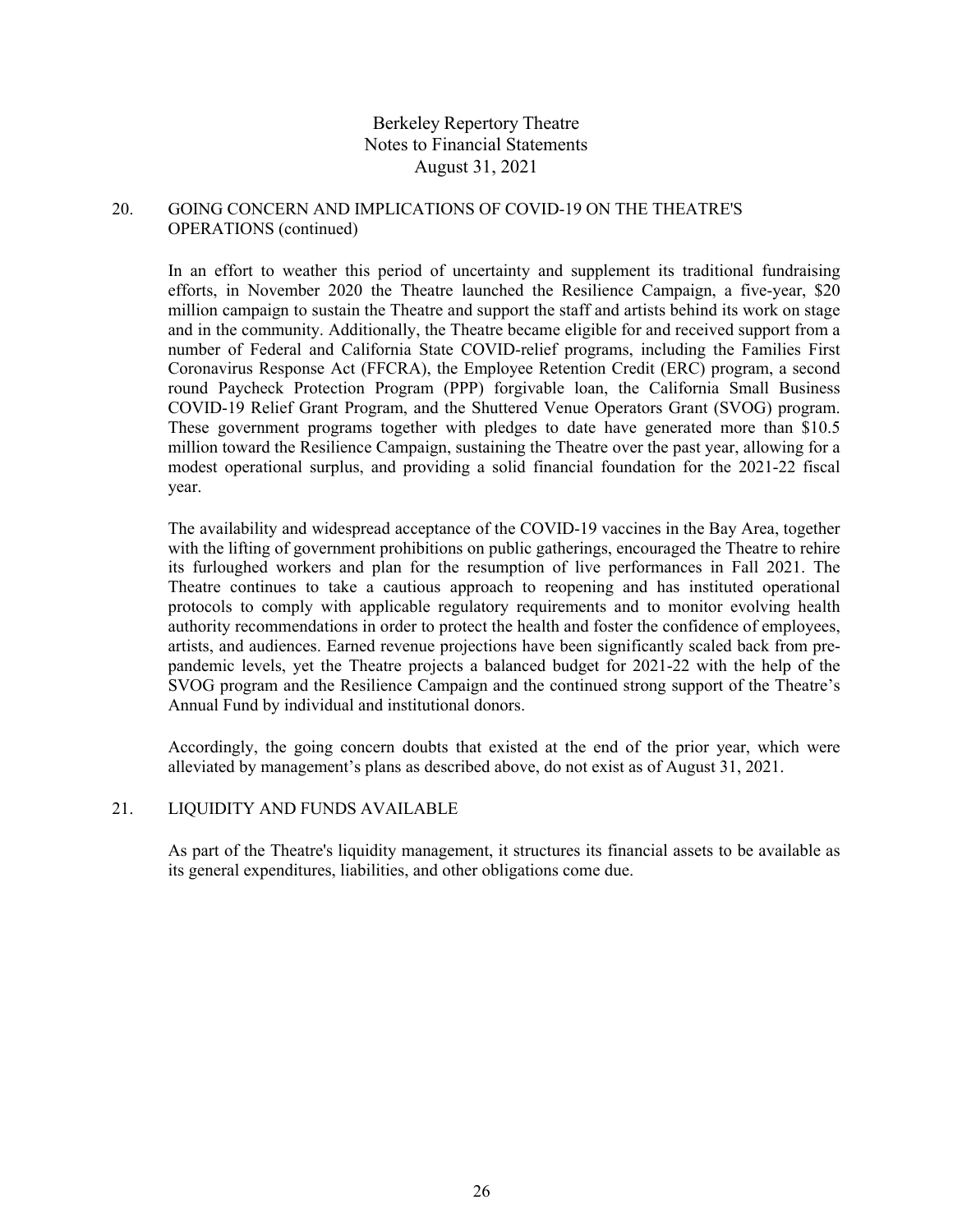### 21. LIQUIDITY AND FUNDS AVAILABLE (continued)

The following is a quantitative disclosure which describes assets that are available within one year of August 31, 2021 to fund general expenditures and other obligations when they become due:

| Financial assets                                                    |                 |
|---------------------------------------------------------------------|-----------------|
| Cash and cash equivalents                                           | \$<br>5,338,799 |
| Investments                                                         | 130,886         |
| Investments, noncurrent                                             | 5,718,072       |
| Accounts receivable                                                 | 439,603         |
| Contributions receivable                                            | 1,885,665       |
|                                                                     | 13,513,025      |
| Less: amounts unavailable for general expenditures within one year: |                 |
| Donor-restricted endowment funds                                    | (4,017,994)     |
| Board designated funds                                              | (1,602,536)     |
|                                                                     | (5,620,530)     |
|                                                                     | 7.892.495       |

Some of the Theatre's financial assets are subject to donor or other contractual restrictions that make them unavailable for general expenditure within one year of the statement of financial position date. Certain contributions receivable are subject to implied time restrictions, however are expected to be available for general expenditures once collected. The Theatre has boarddesignated endowment funds from various unrestricted bequests that could be made available if necessary. In addition, as part of its liquidity management, the Theatre maintains a committed line of credit of \$3,000,000 in order to manage predictable short-term cycles in which expenditures exceed revenues.

### 22. SUBSEQUENT EVENTS

On November 9, 2021, the Theatre received the supplemental Shuttered Venue Operators Grant in the amount of \$2,586,631.

After nearly two years of closed doors, the Theatre reopened on November 17, 2021 with its first in-person performance since the COVID-19 closure.

On November 30, 2021 the Theatre extended its line of credit in the amount of \$3,000,000 with Signature Bank, maturing on November 30, 2022, at an interest rate per annum of either the Prime Rate plus 0.00% or AMERIBOR plus 2.35%, as chosen by the Theatre.

On December 16, 2021, Signature Bank notified the Theatre that the second PPP loan and all accrued interest was fully forgiven by the SBA.